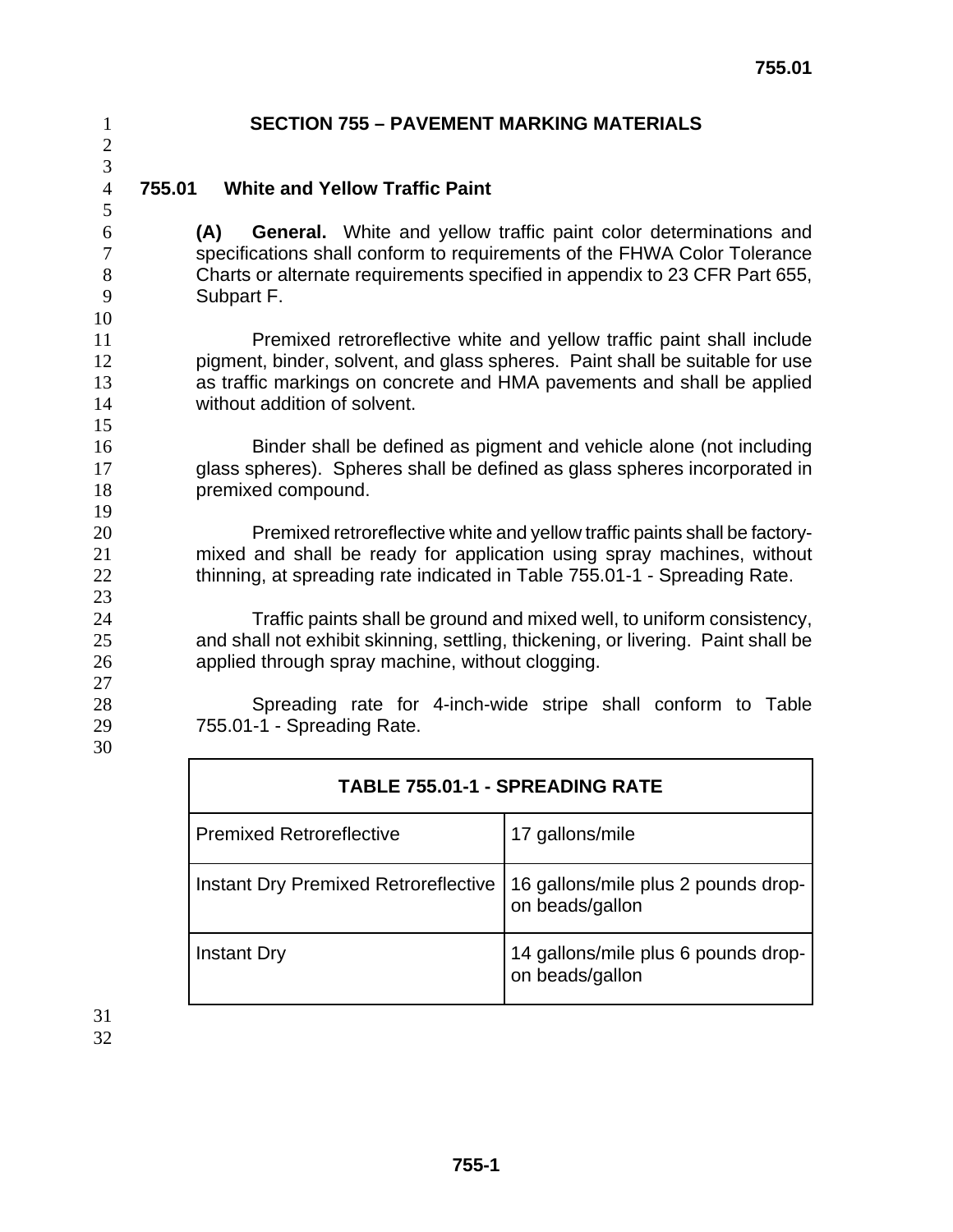Г

Paints shall be dried to elastic adherent finish. Paints shall not show appreciable darkening or discoloration with age. Volatile material shall have minimum solvent action on asphalt, and gums and nonvolatile components of vehicle shall dissolve entirely in volatile material. Volatile material shall not precipitate from solution on standing..

38 **(B) Tests.** Tests shall conform to the following:

40 **(1) Composition.** Paint with composition, formulation, and milling 41 identical to sample shall be furnished and manufacturer's certificate of 42 formulation shall be submitted.

┑

| <b>TABLE 755.01-2 - TRAFFIC PAINT COMPOSITION</b>                    |                                            |                                                                 |                                                           |  |
|----------------------------------------------------------------------|--------------------------------------------|-----------------------------------------------------------------|-----------------------------------------------------------|--|
|                                                                      | <b>Premixed</b><br><b>Retroreflective</b>  | <b>Instant Dry</b><br><b>Premixed</b><br><b>Retroreflective</b> | <b>Instant Dry</b><br><b>With Drop-On</b><br><b>Beads</b> |  |
| Wet Hiding Power <sup>1</sup>                                        | Completely<br><b>Hides Black</b>           | Completely<br><b>Hides Black</b>                                | Completely<br><b>Hides Black</b>                          |  |
| <b>Weight per Gallons</b><br>$(lbs.)^2$                              | $+0.5$ lbs of<br>Orig.<br><b>Submittal</b> | $+0.5$ lbs of<br>Orig.<br><b>Submittal</b>                      | $+0.5$ lbs of<br>Orig.<br><b>Submittal</b>                |  |
| No Pick-Up Time,<br>(minutes) <sup>3</sup>                           | $2 - 30$                                   | $2 - 30$                                                        | $2 - 30$                                                  |  |
| Consistency,<br>$(K.U.)^4$                                           | $70 - 90$                                  | $70 - 90$                                                       | $70 - 90$                                                 |  |
| <b>Glass Sphere</b><br><b>Content Premixed</b><br>Paint, (lbs./gal.) | 4.0 minimum                                | 3.0 minimum                                                     |                                                           |  |
| Specific Gravity of<br>Drop-On Beads <sup>5</sup>                    |                                            | $2.40 - 2.60$                                                   | $2.40 - 2.60$                                             |  |

37

39

43 44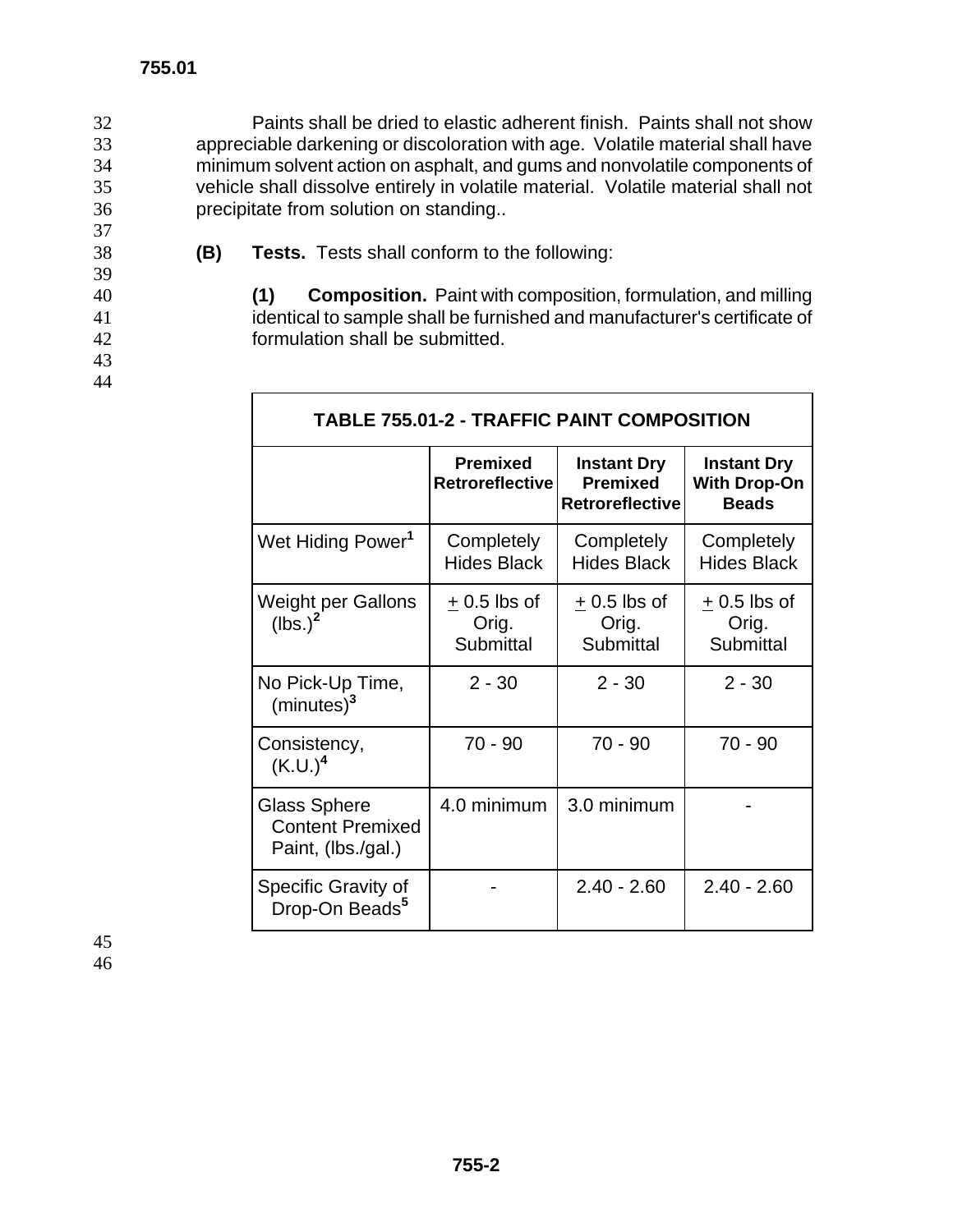#### **TABLE 755.01-2 - TRAFFIC PAINT COMPOSITION (CONTINUED)**

- **1 Wet Hiding Power.** Paint binder shall be applied with 0.008 inch Bird Film Application on Wet Hiding Power Form 10H, as supplied by the Leneta Company, 15 Whitney Road, Mahwah, New Jersey 07430-3129.
- **<sup>2</sup> Weight Per Gallon.** Paint shall weigh within ±0.5 pound of weight of sample that was submitted for prequalification.
- **3 No Pickup Time.** Paint shall be tested in accordance with ASTM D 711, except apply wet film to glass with 0.005 inch Bird Film Applicator.
- **4 Consistency.** Consistency shall be tested in accordance with ASTM D 562. Paint shall have consistency determined by the Stormer Viscosimeter and expressed as Krebs unit at 77 degrees F.
- **5 Specific Gravity of Drop-On Beads.** Specific gravity of beads shall be in range of 2.40 - 2.60 when tested in accordance with the following procedures:
	- **(a)** 100 grams of beads shall be placed in oven at 230 degrees F for one hour.
	- **(b)** Beads shall be removed and placed in desiccator until sample is cool.
	- **(c)** About 60 grams of beads shall be removed from desiccator and weighed accurately.
	- **(d)** Beads shall be poured slowly in clean 100 ml graduated cylinder containing 50 ml of isopropyl alcohol. Air shall not be entrapped among beads.
	- **(e)** Volume of beads minus 50 is total volume.
	- **(f)** Specific gravity shall be calculated as follows:
		- Specific Gravity = Weight of Sample / Volume of Sample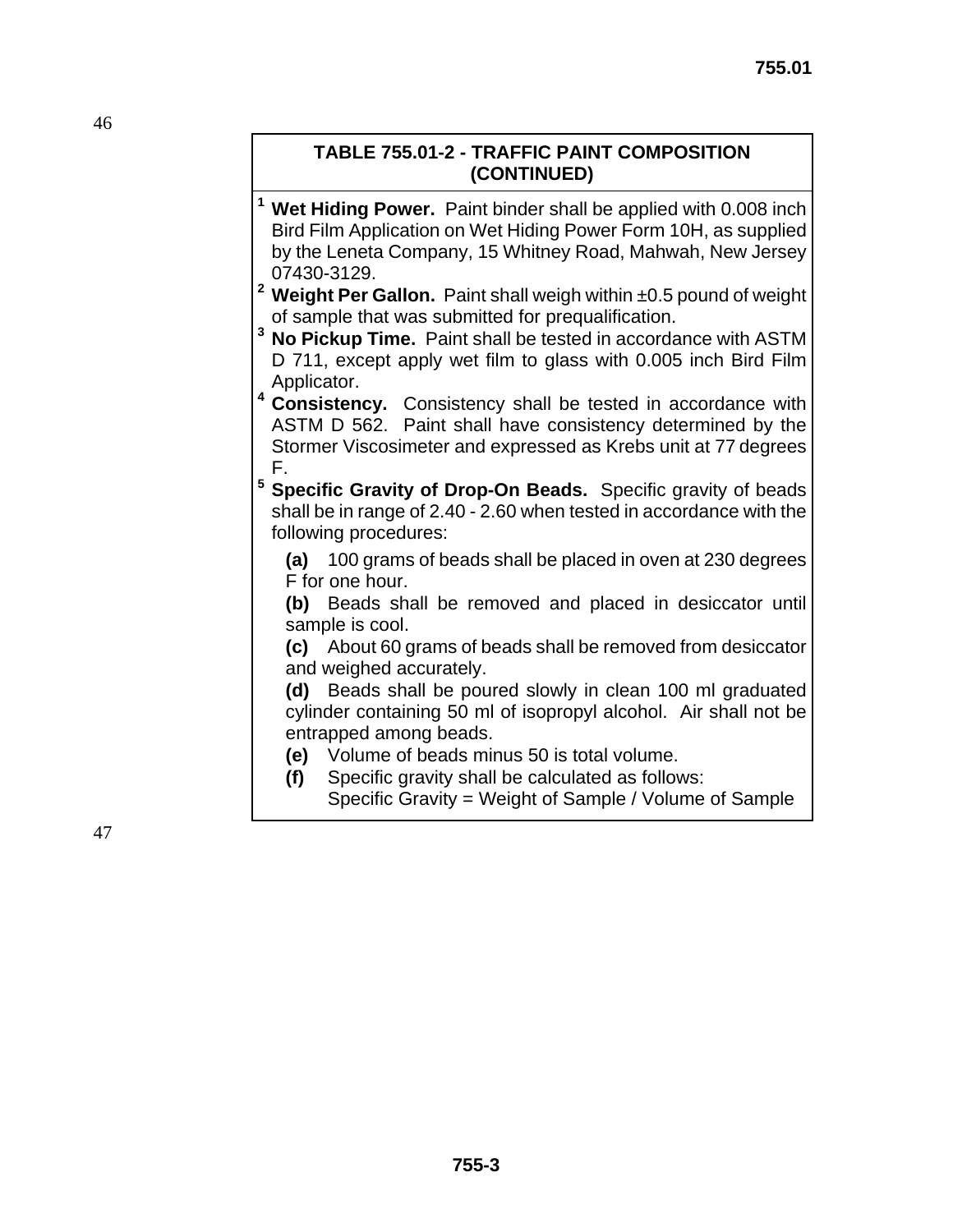48

51

55

57

59

61

63

65

| TABLE $755.01-3 - GLASS SPHERES1$                         |                                  |                                                                                    |                                  |                             |                                                           |                             |                                  |
|-----------------------------------------------------------|----------------------------------|------------------------------------------------------------------------------------|----------------------------------|-----------------------------|-----------------------------------------------------------|-----------------------------|----------------------------------|
| <b>Premixed</b><br><b>Retroreflective</b><br><b>Paint</b> |                                  | <b>Instant Dry Premixed</b><br><b>Retroreflective With Drop-On</b><br><b>Beads</b> |                                  |                             | <b>Instant Dry</b><br><b>With Drop-On</b><br><b>Beads</b> |                             |                                  |
|                                                           |                                  | <b>Pre-Mixed</b><br>Drop-On                                                        |                                  |                             |                                                           |                             |                                  |
| <b>Sieve</b><br><b>Size</b>                               | <b>Percent</b><br><b>Passing</b> | <b>Sieve</b><br><b>Size</b>                                                        | <b>Percent</b><br><b>Passing</b> | <b>Sieve</b><br><b>Size</b> | <b>Percent</b><br>Passing                                 | <b>Sieve</b><br><b>Size</b> | <b>Percent</b><br><b>Passing</b> |
| #70                                                       | 100                              | #70                                                                                | 100                              | #16                         | 100                                                       | #16                         | 100                              |
| #80                                                       | 85-100                           | #80                                                                                | 85-100                           | #20                         | 90-100                                                    | #20                         | 90-100                           |
| #140                                                      | 15-55                            | #140                                                                               | 15-55                            | #40                         | $10 - 35$                                                 | #40                         | $10 - 35$                        |
| #230                                                      | $0 - 10$                         | #230                                                                               | $0 - 10$                         | #50                         | $0 - 10$                                                  | #50                         | $0 - 10$                         |
|                                                           |                                  |                                                                                    |                                  | #100                        | $0 - 5$                                                   | #100                        | $0 - 5$                          |

**<sup>1</sup>**Glass spheres shall be colorless, clean, transparent, and free from milkiness and air bubbles. Less than 20 percent of glass spheres shall be irregular or fused-spheroids when tested in the State Laboratory. Beads shall have index of refraction of at least 1.50 when tested by liquid immersion method at 77 degrees F. Glass spheres shall have gradation indicated herein when tested with U.S. Standard Sieves in accordance with ASTM D 1214.

49 **(2) Chemical Analysis.** The State will perform a chemical 50 analysis of paints to check formulation by accepted method.

52 **(C) Packing, Marking and Batching.** Paints shall be delivered in clean, 53 open-head drums. Each container shall bear label that includes the following 54 information:

- 56 **(1)** Name and address of manufacturer.
- 58 **(2)** Shipping point.
- 60 **(3)** Trademark or trade name.
- 62 **(4)** Type of paint.
- 64 **(5)** Formula.
- 66 **(6)** Number of gallons.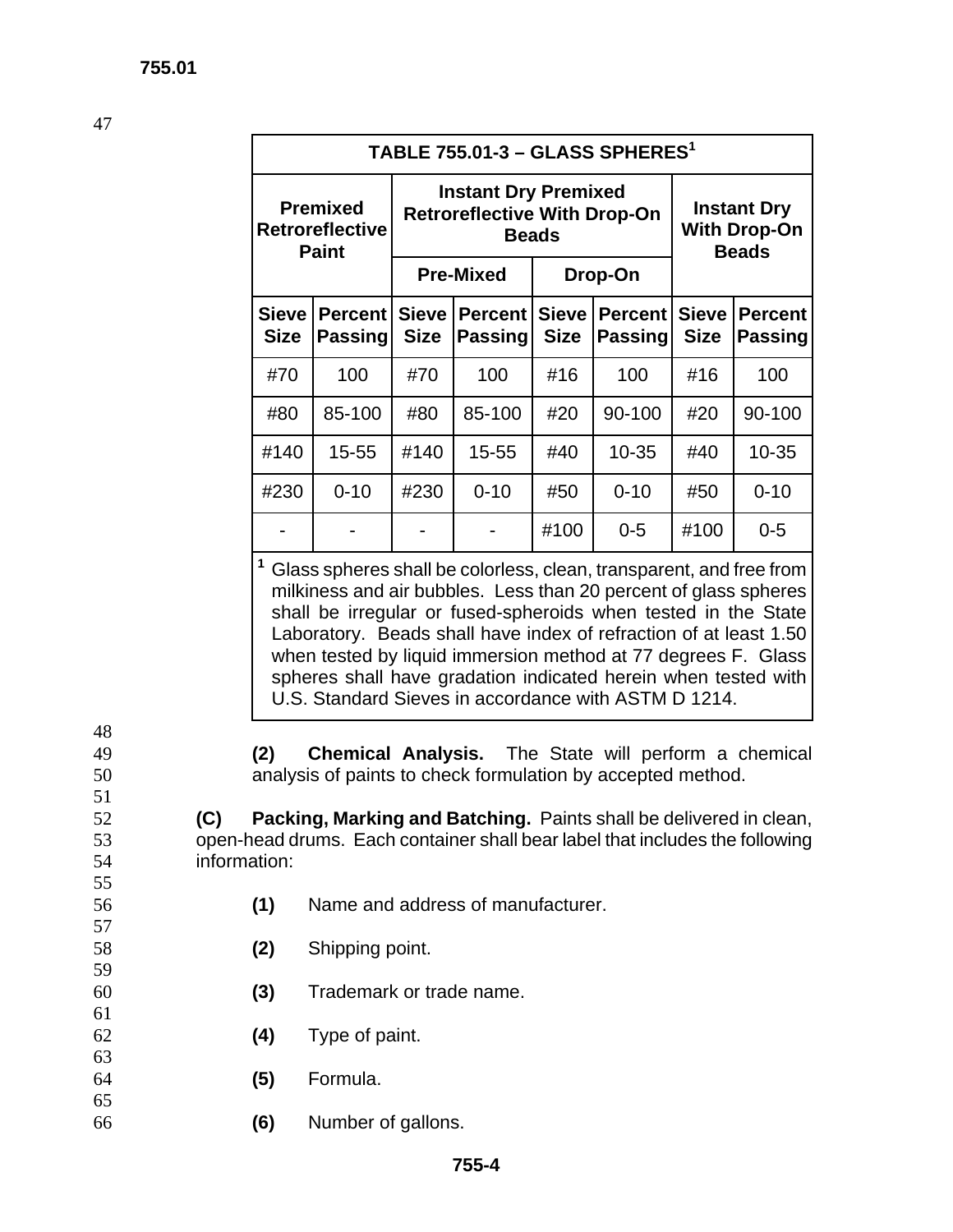**(7)** Date of manufacture.

**(8)** Batch number.

**(D) Sampling and Testing.** At least two paint samples from each paint batch, in one quart sealed containers, shall be furnished to the Engineer for testing.

Paint shall not be used until laboratory tests are completed, and paint 77 is accepted by the Engineer.

**(E) Qualification of Traffic Paint.** Only those traffic paints on current list of prequalified paints shall be used. The Engineer will establish qualified 81 paint list.

**755.02 Pavement Markers.** Markers shall have shapes, dimensions, and tolerances indicated in the contract documents. Markers shall be of uniform composition, free from surface irregularities, cracks, checks, chipping, and other physical damages that affect appearance or application.

**(A) Type of Markers.** 

| 89  |     |                                                                             |
|-----|-----|-----------------------------------------------------------------------------|
| 90  | (1) | Type A - Nonretroreflective White Markers.                                  |
| 91  |     |                                                                             |
| 92  | (2) | Type C - Red-Clear Retroreflective Markers.                                 |
| 93  |     |                                                                             |
| 94  | (3) | Type D - Two-Way Yellow Retroreflective Markers.                            |
| 95  |     |                                                                             |
| 96  | (4) | Type DB - Two-Way Blue Retroreflective Markers.                             |
| 97  |     |                                                                             |
| 98  | (5) | Type G - One-Way Clear Retroreflective Markers.                             |
| 99  |     |                                                                             |
| 100 | (6) | Type H - One-Way Yellow Retroreflective Markers.                            |
| 101 |     |                                                                             |
| 102 | (7) | Type J - Nonretroreflective Yellow Markers.                                 |
| 103 |     |                                                                             |
| 104 | (B) | Nonretroreflective Markers. Types A and J pavement markers shall            |
| 105 |     | conform to the following:                                                   |
| 106 |     |                                                                             |
| 107 | (1) | <b>Composition of Markers.</b> Markers shall be ceramic and shall           |
| 108 |     | include heat-fired, vitreous, ceramic base, and heat-fired, opaque,         |
| 109 |     | glazed surface to produce properties required in these specifications.      |
| 110 |     | Markers shall be made of suitable combination of mixed clays, shales,       |
| 111 |     | talcs, flints, feldspars, or other inorganic material that meets properties |
| 112 |     | required. Markers shall be aged thoroughly and evenly and shall be          |
| 113 |     | free from defects that affect appearance or serviceability.                 |
| 114 |     |                                                                             |
| 115 |     | 755-5                                                                       |
|     |     |                                                                             |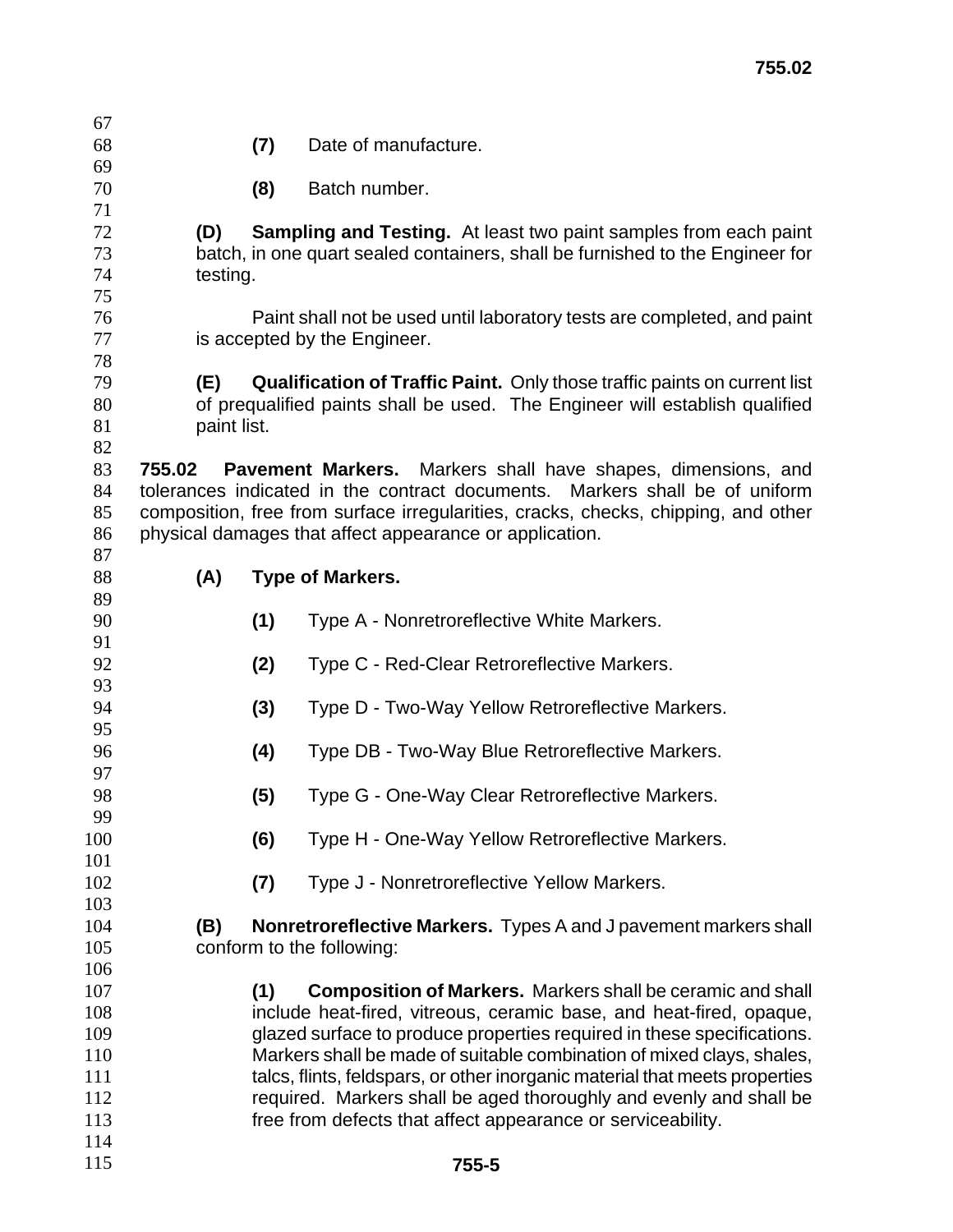| 115 | (2) | <b>Properties of Markers.</b>                                     |
|-----|-----|-------------------------------------------------------------------|
| 116 |     |                                                                   |
| 117 |     | <b>Finish.</b> Markers shall have convex top surface with<br>(a)  |
| 118 |     | gradual changes in curvature. Top, bottom, and sides of           |
| 119 |     | markers shall be free of objectionable marks or discolorations    |
| 120 |     | that will affect adhesion or appearance.                          |
| 121 |     |                                                                   |
| 122 |     | Ceramic marker bottoms shall have areas of integrally             |
| 123 |     | formed protrusions or indentations that shall increase the        |
| 124 |     | effective bonding surface area of adhesive.<br>Areas of           |
| 125 |     | protrusion shall have faces parallel to bottom of marker and      |
| 126 |     | shall project approximately 0.040 inch from bottom surface.       |
| 127 |     |                                                                   |
| 128 |     | <b>Bond Strength.</b> Ceramic markers shall have minimum<br>(b)   |
| 129 |     | bond strength of 700 pounds per square inch when tested in        |
| 130 |     | accordance with California Test 669.                              |
| 131 |     |                                                                   |
| 132 |     | Glaze Thickness. Thickness of glazed marker surface<br>(c)        |
| 133 |     | shall be greater than 0.007 inch at points located more than 1/4  |
| 134 |     | inch from edge of marker circumference. Glaze thickness shall     |
| 135 |     | be measured on fractured edge with microscope of at least 25      |
| 136 |     | power with a calibrated reticule.                                 |
| 137 |     |                                                                   |
| 138 |     | Moh Hardness. Glazed marker surface shall have<br>(d)             |
| 139 |     | minimum Moh hardness of 6. Moh hardness of glazed marker          |
| 140 |     | surface shall be determined relative to the mineral orthoclase,   |
| 141 |     | which has Moh hardness of 6. Using moderate hand pressure,        |
| 142 |     | it shall not be possible to scratch glazed marker surface with    |
| 143 |     | orthoclase.                                                       |
| 144 |     |                                                                   |
| 145 |     | Luminance Factor (Type A markers only). Glazed<br>(e)             |
| 146 |     | surface of markers shall have minimum daytime luminance           |
| 147 |     | factor of 75 when tested in accordance with ASTM E 1349.          |
| 148 |     |                                                                   |
| 149 |     | Yellowness Index (Type A markers only). Glazed<br>(f)             |
| 150 |     | surface of markers shall have maximum yellowness index of 7       |
| 151 |     | when tested in accordance with ASTM E 313.                        |
| 152 |     |                                                                   |
| 153 |     | Color (Type J markers only). Glazed marker surface<br>(g)         |
| 154 |     | shall have chromaticity coordinates that fall within color box as |
| 155 |     | specified in California Test 669.                                 |
| 157 |     |                                                                   |
| 158 |     | (h)<br><b>Water Absorption.</b> Ceramic markers shall have        |
| 159 |     | average water absorption not to exceed 2 percent of dry weight    |
| 160 |     | of test piece when tested in accordance with ASTM C 373.          |
| 161 |     |                                                                   |
| 162 |     |                                                                   |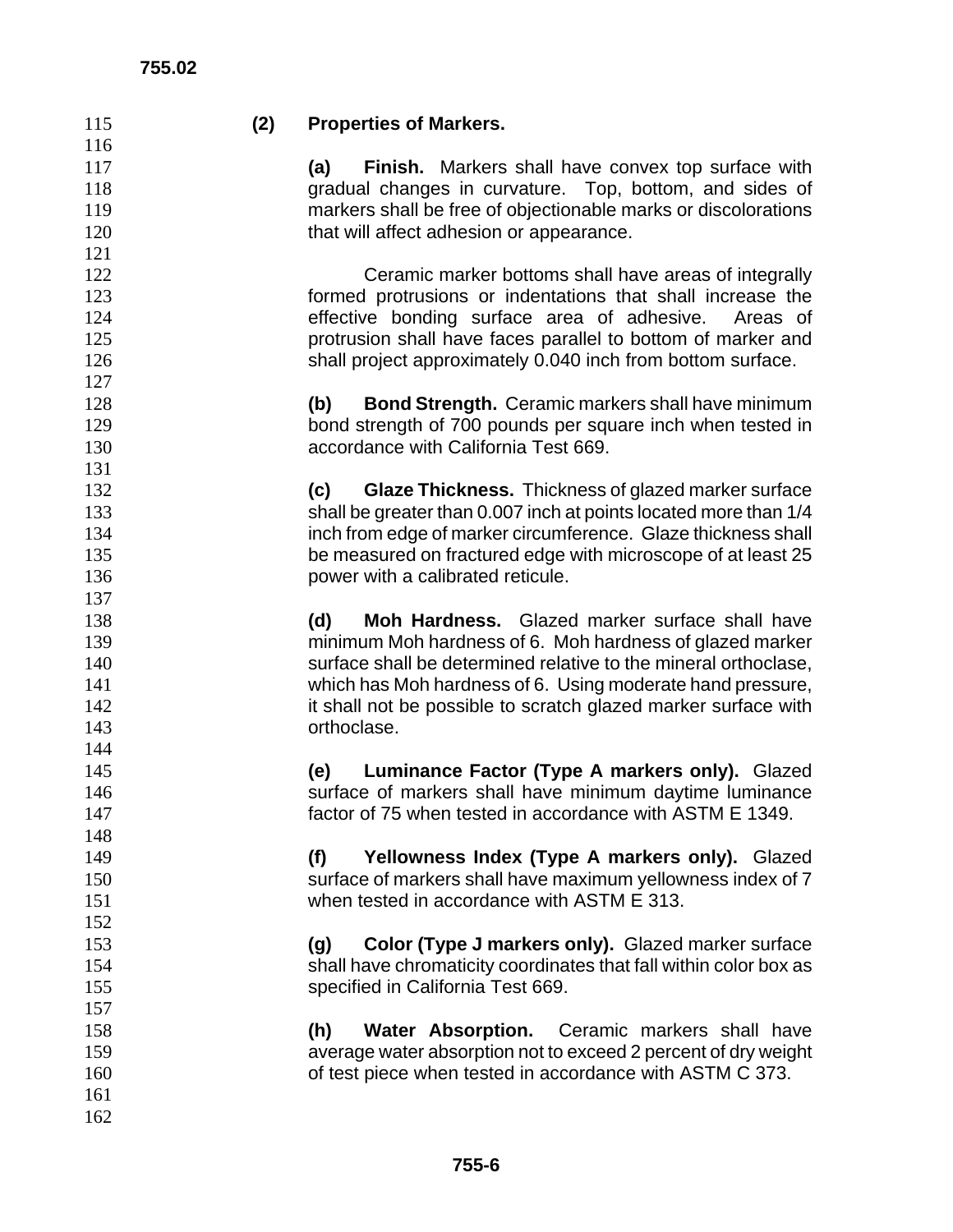**(i) Artificial Weathering.** Xenon Arc light apparatus conforming to ASTM G 155 and condensate cycle described in Cycle 1 of Table X3.1 shall be used to provide artificial weathering for this test. Initial yellowness index on marker top surface shall be measured in accordance with ASTM E 313. Top surface of marker shall be exposed in Xenon Arc apparatus for 500 hours. After prescribed exposure, maximum yellowness index shall be 20.

**(j) Compressive Strength Test.** Random sample of five markers of each type shall be selected for load test. Each sample marker shall be tested to support minimum load of 1,500 pounds, when load is applied in the following manner:

**1.** Marker base shall be centered down and over open end of vertically positioned steel ring, 1-inch high, with internal diameter of 3 inches, and wall thickness of **l/4 inch.** 

**2.** At rate of 0.2 inch per minute, load shall be applied to top of solid metal plug placed on top of marker, as necessary to break marker. Breakage of marker at load of less than 1,500 pounds shall constitute failure of the compressive strength test.

**(k) Sampling.** Twenty markers selected at random shall constitute representative sample for each lot of markers. Lot size shall not exceed 25,000 markers. However, if batch represents fewer than 100 markers, sampling shall be deleted and marker acceptance shall be based on certificate of compliance and certified test results.

# **(l) Tolerances.**

 

**1.** Three test specimens shall be selected randomly **from sample for each test, except as specified in** Subsection 755.02(B)(2)(j) - Compressive Strength Test. Specimens shall be tested. If any one of the initial test specimens fails to conform to requirements of 201 the contract documents, double the initial number of specimens shall be tested. Failure of any one of the additional samples shall be cause for rejection of entire **lot or shipment represented by sample.**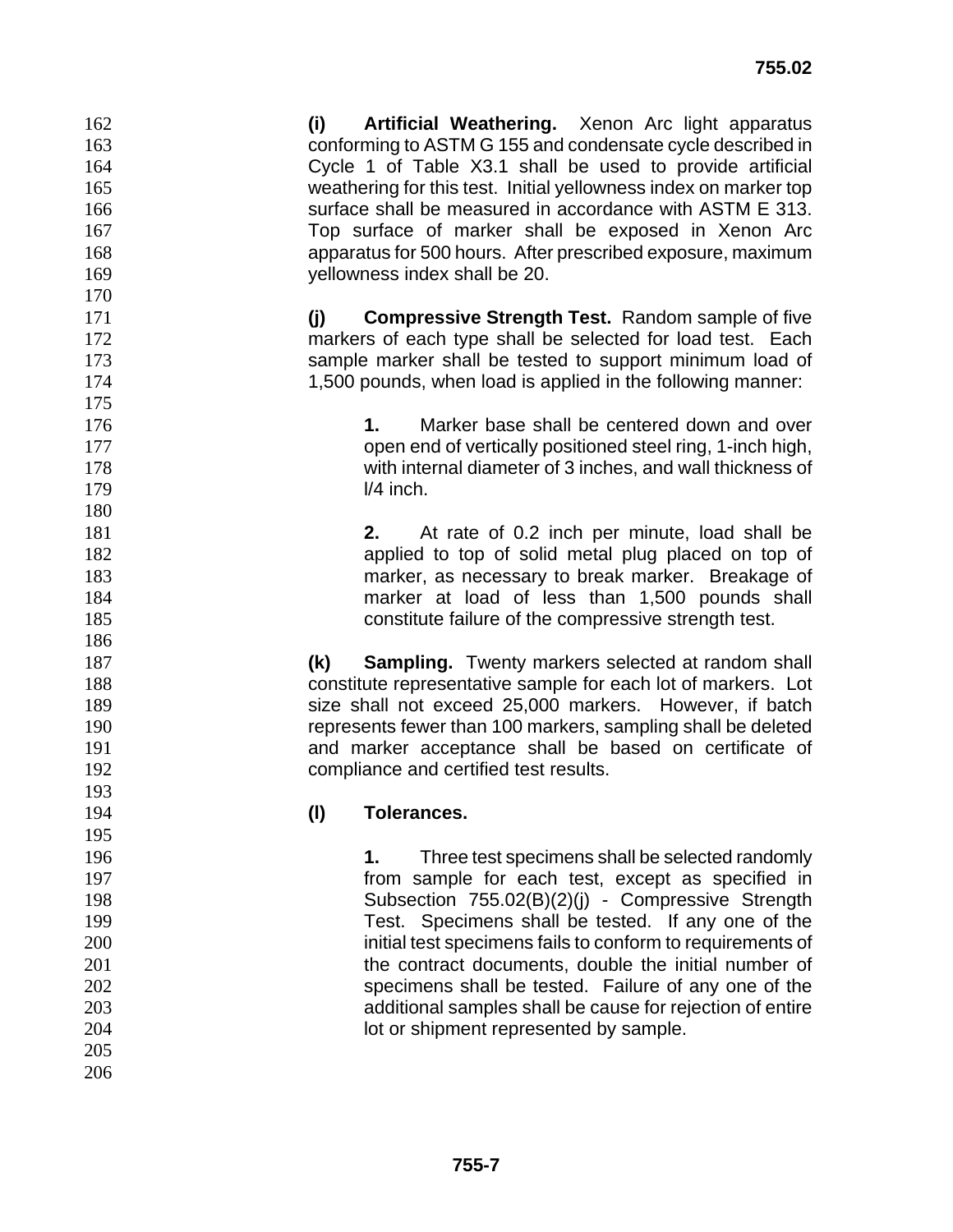| 206<br>207<br>208<br>209<br>210 | At the Engineer's discretion, resampling may be<br>2.<br>performed consisting of double the number of samples<br>originally taken. Tolerances for new samples shall be in<br>same ratio as specified in Subsection 755.02(B)(2)(I)1. |
|---------------------------------|--------------------------------------------------------------------------------------------------------------------------------------------------------------------------------------------------------------------------------------|
| 211                             | Shipments shall be in containers<br>(m)<br>Packaging.                                                                                                                                                                                |
| 212                             | acceptable to common carriers. Shipments shall be packaged                                                                                                                                                                           |
| 213                             | to ensure delivery in undamaged condition.<br>Damaged                                                                                                                                                                                |
| 214                             | shipments shall be replaced. Each package shall be marked                                                                                                                                                                            |
| 215                             | clearly with name of manufacturer, type, color, quantity                                                                                                                                                                             |
| 216                             | enclosed, lot or batch number, or both, and date of                                                                                                                                                                                  |
| 217                             | manufacture.                                                                                                                                                                                                                         |
| 218                             |                                                                                                                                                                                                                                      |
| 219                             | Retroreflective Pavement Markers.<br>(C)<br>Retroreflective pavement                                                                                                                                                                 |
| 220<br>221                      | markers shall be nominal 4 inches by 4 inches or nominal 3.5 inches by 4<br>inches.                                                                                                                                                  |
| 222                             |                                                                                                                                                                                                                                      |
| 223                             | Retroreflective pavement markers shall be prismatic reflector type with                                                                                                                                                              |
| 224                             | methyl methacrylate or suitably compounded acrylonitrile-butadiene-styrene                                                                                                                                                           |
| 225                             | (ABS) shell, filled with mixture of inert thermosetting compound and filler                                                                                                                                                          |
| 226                             | material. Exterior surface of shell shall be smooth and contain one or two                                                                                                                                                           |
| 227                             | retroreflective faces of specified color.                                                                                                                                                                                            |
| 228                             |                                                                                                                                                                                                                                      |
| 229                             | Markers shall have retroreflective lens containing no voids or air                                                                                                                                                                   |
| 230                             | space. Back of lens shall be metallized.                                                                                                                                                                                             |
| 231                             |                                                                                                                                                                                                                                      |
| 232                             | Shell of methyl methacrylate shall be molded in accordance with                                                                                                                                                                      |
| 233                             | Federal Specification L-P-380C, Type I, Class 3. Mold shall<br>provide                                                                                                                                                               |
| 234                             | mechanical interlock between thermosetting compound and<br>shell.                                                                                                                                                                    |
| 235                             | Thermosetting compound shall bond directly to backside of metallized lens                                                                                                                                                            |
| 236                             | surface.                                                                                                                                                                                                                             |
| 237                             |                                                                                                                                                                                                                                      |
| 238                             | Base of marker shall be flat (deviation from flat surface shall not                                                                                                                                                                  |
| 239                             | exceed 0.05 inch), rough textured, and free from gloss or substances that                                                                                                                                                            |
| 240                             | may reduce its bond to adhesive. Presence of soft or resin-rich film on                                                                                                                                                              |
| 241                             | surface of base will be cause for rejection.                                                                                                                                                                                         |
| 242                             |                                                                                                                                                                                                                                      |
| 243                             | Unless otherwise specified, retroreflective markers shall conform to                                                                                                                                                                 |
| 244                             | the following requirements when tested in accordance with California Test                                                                                                                                                            |
| 245                             | 669:                                                                                                                                                                                                                                 |
| 246                             |                                                                                                                                                                                                                                      |
| 247                             |                                                                                                                                                                                                                                      |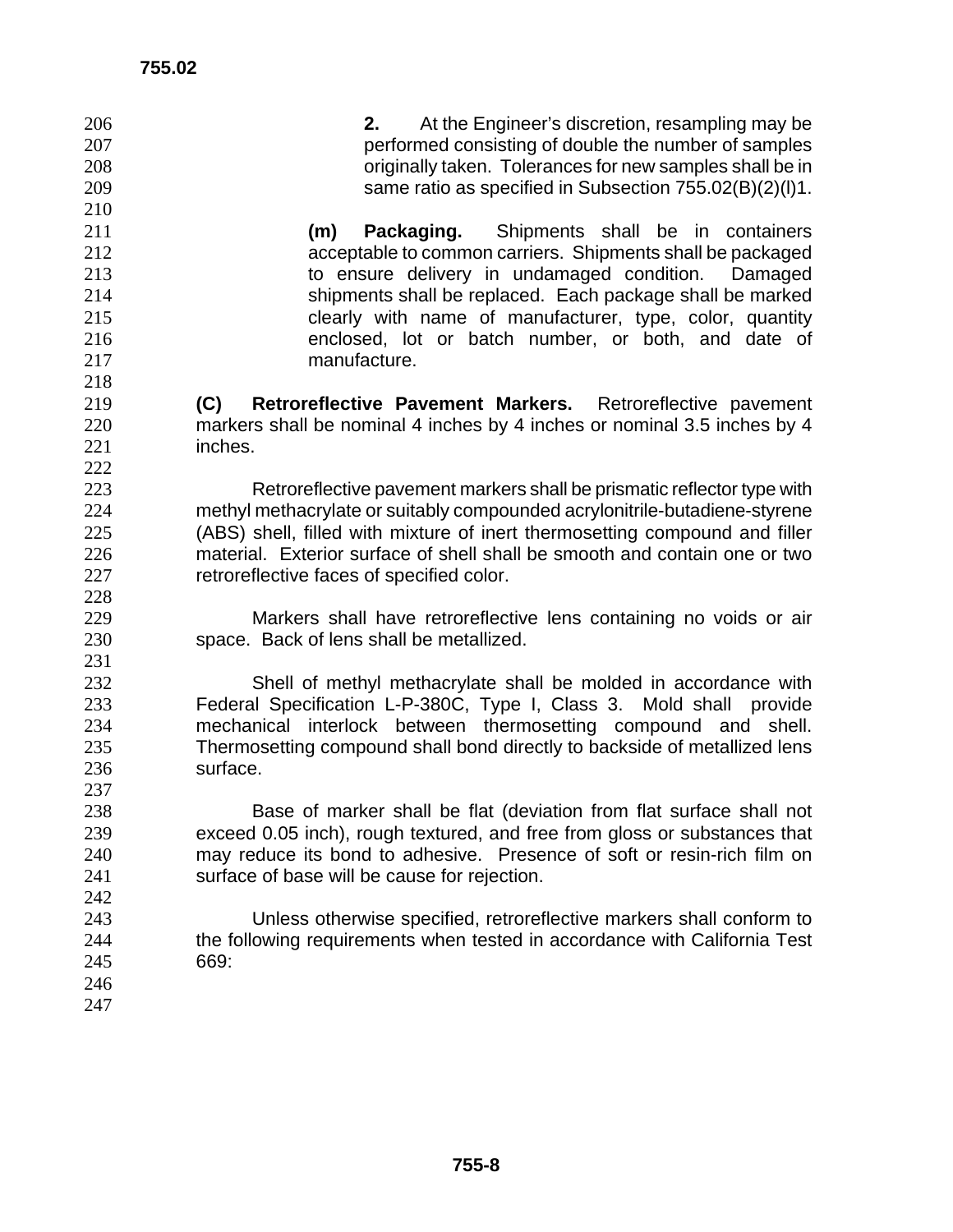### **(1) Retroreflectance.**

| TABLE 755.02-4 - RETROREFLECTANCE TEST<br>(AFTER STEEL WOOL ABRASION PROCEDURE) |                           |        |            |  |
|---------------------------------------------------------------------------------|---------------------------|--------|------------|--|
| <b>Incidence Angle</b>                                                          | <b>Specific Intensity</b> |        |            |  |
|                                                                                 | <b>Clear</b>              | Yellow | <b>Red</b> |  |
|                                                                                 | 3.0                       | 1.5    | 0.75       |  |
| 20                                                                              | 1.2                       | 0.60   | 0.30       |  |
| After one-year field<br>evaluation                                              | 0.30                      | 0.15   | 0.08       |  |

**(2) Color.** Color of retroreflectors, when illuminated by white light from sealed-beam automobile headlight as defined by SAE Standard J 578, shall be an accepted clear, yellow, red, or blue color, as designated. Off-color reflection shall constitute grounds for rejection. Daylight color of marker body shall be compatible with color of primary lens and shall be subject to acceptance by the Engineer.

**(3) Compressive Strength Test.** Random sample of three markers of each type shall be selected for load test. Each sample marker shall be tested to support minimum load of 2,000 pounds when load is applied as specified in Subsection 755.02(B)(2)(j) - Compressive Strength Test.

Deformation of marker of more than 0.125 inch at loads of less than 2,000 pounds or delamination of shell and filler material of more than 0.125 inch regardless of load required to break marker shall be cause for rejection of markers as specified in Subsection 755.02(B)(2)(l) - Tolerances.

**(4) Bond Strength.** Retroreflective markers shall have minimum bond strength of 500 pounds per square inch when tested in accordance with California Test 669.

**(5) Sampling.** Sampling shall be performed in accordance with Subsection 755.02(B)(2)(k) - Sampling.

**(6) Tolerances.** Tolerances shall be as specified in Subsection 755.02(B)(2)(l) - Tolerances.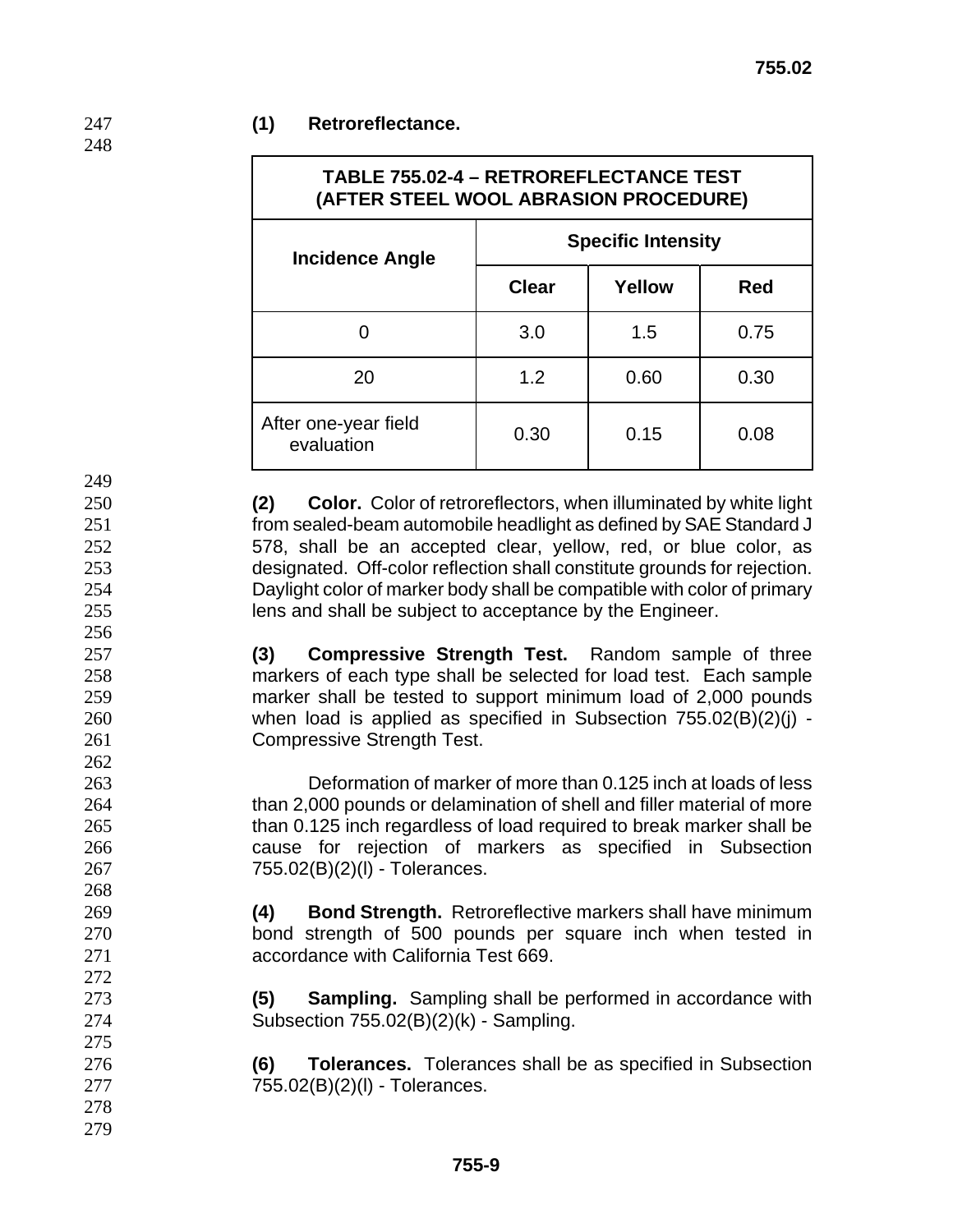|     | Packaging. Packaging shall be as specified in Subsection<br>(7)                     |
|-----|-------------------------------------------------------------------------------------|
| 280 | 755.02)(B)(2)(m) - Packaging.                                                       |
| 281 |                                                                                     |
| 282 | (D)<br><b>Temporary Retroreflective Pavement Markers.</b> Temporary                 |
| 283 | reflective pavement markers shall include acrylic plastic shell containing one      |
| 284 | or two hermetically sealed prismatic air cell reflective lenses to reflect incident |
| 285 | light from single or opposite directions, as required. Markers shall be             |
| 286 | approximately 4 inches by 4 inches by 3/4 inch, with each reflecting lens face      |
| 287 | sloping at approximately 45 degrees. Markers shall be smooth, with rounded          |
| 288 | corners, except for purposes of identification. Outer surface of marker shell       |
| 289 | shall be of same color as reflective face. Off-color reflection will constitute     |
| 290 | grounds for rejection.                                                              |
| 291 |                                                                                     |
| 292 | Unless otherwise specified in this subsection, temporary reflective                 |
| 293 | pavement markers shall conform to requirements for optical performance,             |
| 294 | color, compressive strength, sampling, tolerance, and packaging specified in        |
| 295 | Subsection 755.02(C) - Retroreflective Pavement Markers.                            |
| 296 |                                                                                     |
| 298 | (E)<br>Certification. Certificate of compliance and certified test results shall    |
| 299 | be submitted for pavement markers.                                                  |
| 300 |                                                                                     |
| 301 |                                                                                     |
|     | 755.03 Adhesives for Pavement Markers. Epoxy adhesive or bituminous                 |
| 302 | adhesive shall be used in accordance with Section 629 - Pavement Markings.          |
| 303 |                                                                                     |
| 304 | Epoxy Adhesives. Epoxy adhesives shall be furnished in two<br>(A)                   |
| 305 | components that shall be mixed at work site, and shall be either Rapid Set          |
| 306 |                                                                                     |
|     | Type or Standard Set Type.                                                          |
| 307 |                                                                                     |
| 308 | Adhesives shall consist of white epoxy component A and black curing                 |
| 309 | agent component B. Each component shall be packaged separately.                     |
| 310 | Adhesives shall have compositional specifications, together with test               |
| 311 | requirements. No volatile solvents or thinners shall be present in epoxy            |
| 312 | adhesives.                                                                          |
| 313 |                                                                                     |
| 314 | Adhesives shall not be used before sampling and testing unless                      |
| 315 | allowed by the Engineer or unless certificate of compliance is submitted and        |
| 316 | accepted in accordance with Subsection 755.03(A)(3) - Sampling.                     |
| 317 |                                                                                     |
| 318 | Tests shall be conducted in accordance with latest ASTM test                        |
| 319 | methods, Federal Test Method Standard No. 141, and test methods in use by           |
| 320 | the State.                                                                          |
| 321 |                                                                                     |
| 322 | Each component shall be packaged in containers of size proportional                 |
| 323 | to quantity of that component in mix. One container of each component shall         |
| 324 | be used in mixing one batch of epoxy. Containers shall be of such design            |
| 325 | that contents can be readily removed. Containers shall be sealed well to            |

Hazardous Material Shipping Regulations for containers and labeling.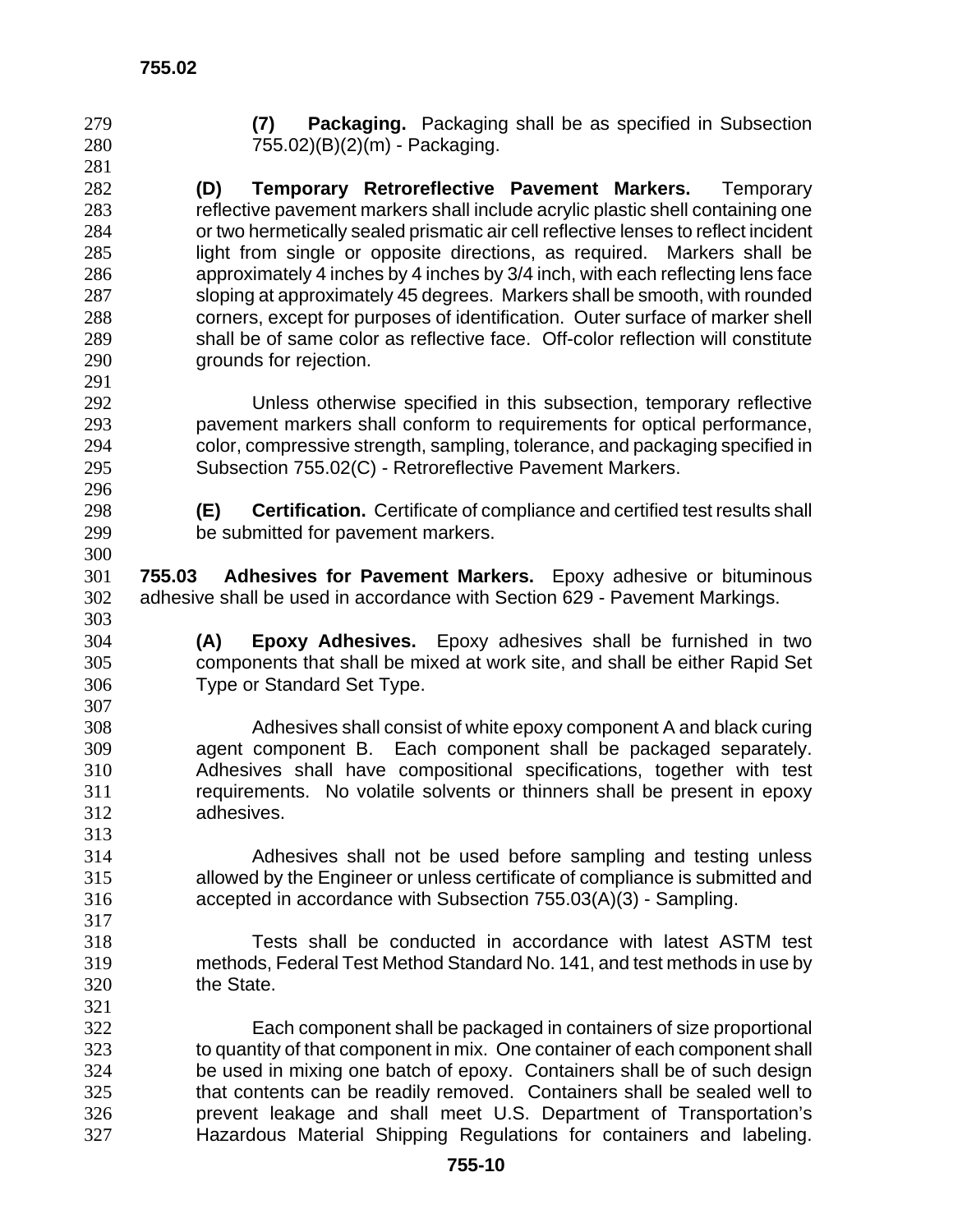Containers shall be of material or shall be lined with material of such character as to resist action by epoxy components. Each container shall be labeled clearly, including the following information:

- **(1)** Authorized modifications.
- **(2)** Designation (Component A or B).
- **(3)** Type (Standard or Rapid).
- **(4)** Manufacturer's name.
- **(5)** Date of manufacture.

**(6)** Batch number (Batch shall consist of single charge of components in mixing chamber).

**(7)** Directions for use (as specified elsewhere).

**(8)** Such warnings or precautions concerning contents as may be required by State or Federal Laws and Regulations.

Certificate of compliance from manufacturer of finished epoxy components and copy of label for each material shall be submitted. Certificate of compliance shall include list, by Title and Section, of the State and Federal packaging and labeling laws and regulations that manufacturer has complied with.

Materials that show evidence of crystallization, or permanent increase in viscosity, or settling of pigments that cannot be readily redispersed with paddle; or that have exceeded manufacturer's recommended shelf life, shall be replaced at no increase in contract price or contract time.

Unless otherwise specified, components A and B shall be mixed at temperature between 60 degrees F and 85 degrees F. If applicable, adhesive components shall be heated using indirect heat. Immediately before applying, each component shall be mixed thoroughly with paddle, in one-to-one ratio by volume, unless otherwise recommended by epoxy manufacturer. Separate paddles shall be used to stir each component. When automatic proportioning and mixing machine is used, temperature of components shall be maintained by indirect heating or cooling so that adhesive will meter, mix, and extrude properly. Proper temperature, after proper mixing, shall be maintained to prevent excess flow of adhesive from under marker. Properly mixed adhesives shall appear a uniform gray color, approximately that of color No. 26152 of Federal Standard No. 595B, without black or white streaks. Solvent shall not be added to epoxy.

- 
-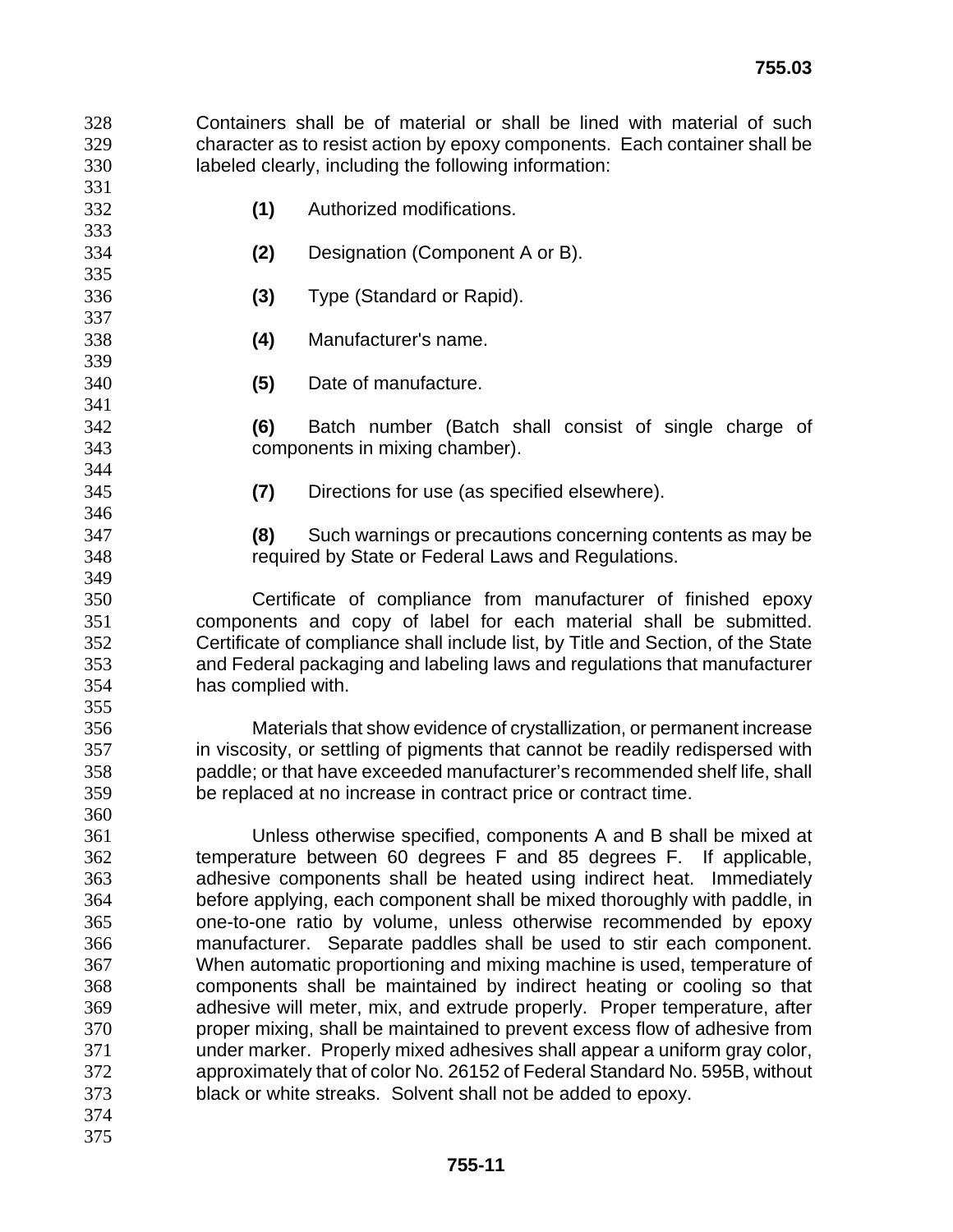After mixing, epoxies shall be placed in the work, together with overlaying or inserted material that is to be bonded to the work by the epoxy, before thickening of epoxy has begun. Surfaces shall be free of rust, paint, grease, asphalt, and loose and deleterious material. 379

**(1) Rapid Set Epoxy Adhesive.** Rapid set epoxy adhesive with high viscosity paste formulated primarily for use in bonding pavement markers to portland cement concrete and HMA shall include the following components:

| <b>TABLE 755.03-1 - RAPID SET EPOXY ADHESIVE</b><br><b>COMPONENTS</b> |                    |  |
|-----------------------------------------------------------------------|--------------------|--|
| <b>Component A</b>                                                    | Parts by<br>Weight |  |
| Epoxy Resin <sup>1</sup>                                              | 90.00              |  |
| Orthocresol Glycidyl Ether <sup>2</sup>                               | 10.00              |  |
| Titanium Dioxide (ASTM D 476)                                         | 3.00               |  |
| Talc <sup>3</sup>                                                     | 50.00              |  |
| Oleophilic Fumed Silica <sup>4</sup>                                  | $4.50^{9}$         |  |
| <b>Component B</b>                                                    | Parts by<br>Weight |  |
| High Functionality Polymercaptan Hardener <sup>5</sup>                | 60.00              |  |
| 2, 4, 6-Tri (Dimethylaminomethyl) Phenol <sup>6</sup>                 | 7.00               |  |
| Polysulfide Polymer <sup>7</sup>                                      | 35.00              |  |
| Furnace Black <sup>8</sup>                                            | 0.10               |  |
| Talc <sup>3</sup>                                                     | 52.00              |  |
| Oleophilic Fumed Silica <sup>4</sup>                                  | $3.50^{9}$         |  |
| Silicone Anti-Foam, Type DB 100, 100% Solids                          | 0.005              |  |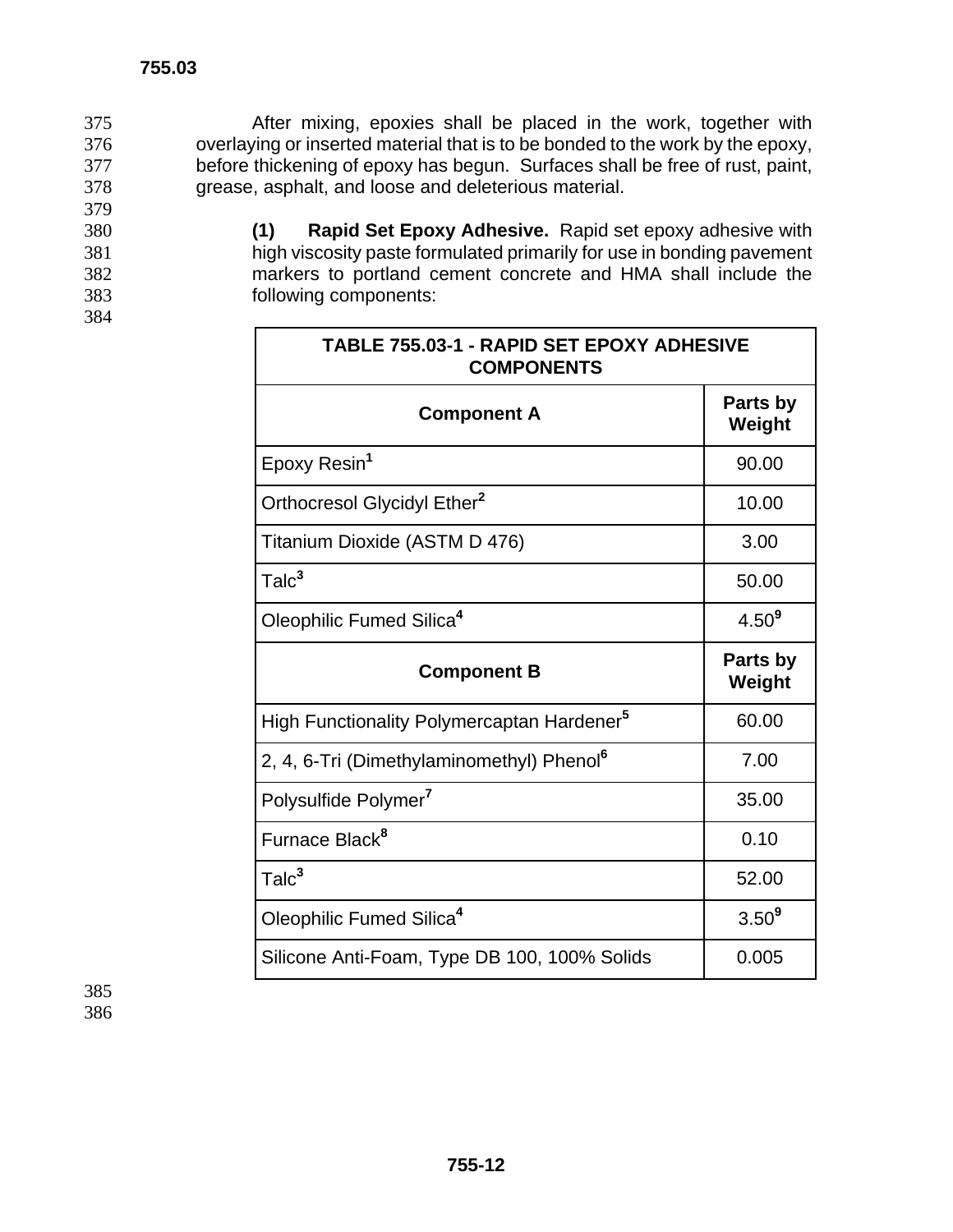# **TABLE 755.03-1 - RAPID SET EPOXY ADHESIVE COMPONENTS (CONTINUED)**

| Di glycidyl ether of bisphenol A, viscosity, 100 - 160 poise at 77<br>degrees F; weight per epoxide equivalent 180 – 200. Color,<br>Gardner 19 max.                                                                                                                                                                                                                                                                                                                                                                            |
|--------------------------------------------------------------------------------------------------------------------------------------------------------------------------------------------------------------------------------------------------------------------------------------------------------------------------------------------------------------------------------------------------------------------------------------------------------------------------------------------------------------------------------|
| <sup>2</sup> Viscosity at 77 degrees F, $5 - 10$ centipoise. Weight per gallon<br>9.00 - 9.10 pounds. Weight per epoxide equivalent 180 - 200.                                                                                                                                                                                                                                                                                                                                                                                 |
| рH<br>Percent Passing U.S. No. 325 Screen, Minimum 99                                                                                                                                                                                                                                                                                                                                                                                                                                                                          |
| <sup>4</sup> High purity fumed silica, surface treated with silicone oil, with the<br>following properties: Appearance, fluffy powder; surface area, $N_2$<br>B.E.T. method, 100±20 m <sup>2</sup> /gram; pH, 4 grams dispersed in 100 ml<br>of 20/80 volume mixture of ethyl alcohol and distilled water, 4.7;<br>weight percent carbon, 5.0 minimum; ignition loss (dry basis) 2<br>hours at 1,832 degrees F, 6 to 7; specific gravity, 1.8.                                                                                 |
| 5<br>Liquid polymercaptan resin, viscosity 100-130 poise at 77 degree<br>F; specific gravity 1.14-1.16; mercaptan value, 3.6 meq/gram.<br>Color, Gardner 1933, 1 maximum. Match curve on file in the<br>Transportation Laboratory.                                                                                                                                                                                                                                                                                             |
| <sup>6</sup> Formula weight 265; specific gravity at 77 degrees F/77 degrees F,<br>0.973; refractive index 1.514 at 77 degrees F; distillation range 96<br>percent at 266 degrees F to 320 degrees F (0.5-1.5mm); flash<br>point, Tag Open Cup, 300 degrees F minimum; water content 0.06<br>percent maximum.                                                                                                                                                                                                                  |
| 7<br>Specific gravity, 1.24-1.30 at 68 degree F/68 degree F; viscosity,<br>700-1200 centipoise, Brookfield at 77 degrees F; pH water extract<br>6.0-8.0; moisture content, 0.1 percent maximum; pour point, 15<br>degrees F; average molecular weight, 1,000; flash point, degree F,<br>Cleveland Open Cup, 390 minimum; sulfur content, percent 36-40;<br>color, Hellige, 9-12. Product shall be difunctional mercaptan made<br>from 98 mole percent of bis (2-chloroethyl) formal and 2 mole<br>percent of trichloropropane. |
| 8<br>Surface area, m <sup>2</sup> /gram, 115-130; particle diameter, millimicrons,<br>18-30; pH, 7.0-8.5; fixed carbon (moisture free), percent, 96-98;<br>volatile matter, percent, 1-4; oil absorption, stiff paste endpoint,<br>ccs/gram, 0.80-0.90.                                                                                                                                                                                                                                                                        |
| 9<br>Range of 4.0 to 5.0 parts shall be permitted in Component A and<br>3.0 to 4.0 parts in Component B, to achieve required viscosity and<br>thixotropy. Small preproduction batches shall be prepared to<br>determine oleophilic silica level best suited for manufacturing<br>equipment used.                                                                                                                                                                                                                               |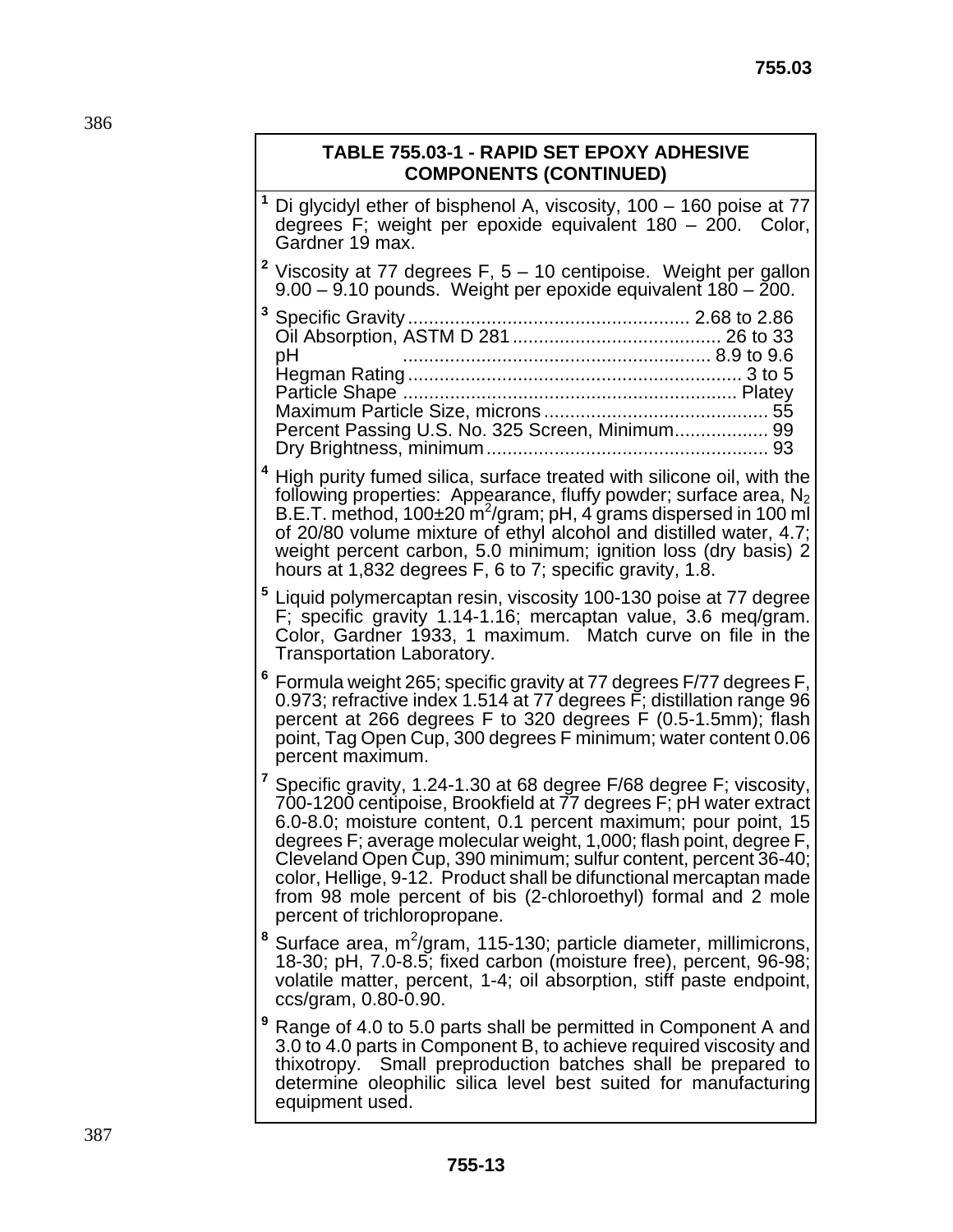388 Testing shall be performed in accordance with California Test 389 434 and shall comply with requirements of Table 755.03-2 - Rapid Set 390 Epoxy Component Characteristics.

- 391<br>392
- 393

Components shall possess the following characteristics:

| 755.03-2 - RAPID SET EPOXY COMPONENT<br><b>CHARACTERISTICS</b>                         |                                                                                                                                                                                                                                                                                                          |                                                                       |  |  |
|----------------------------------------------------------------------------------------|----------------------------------------------------------------------------------------------------------------------------------------------------------------------------------------------------------------------------------------------------------------------------------------------------------|-----------------------------------------------------------------------|--|--|
| <b>Test</b>                                                                            | <b>Requirements</b>                                                                                                                                                                                                                                                                                      |                                                                       |  |  |
|                                                                                        | <b>Component A</b>                                                                                                                                                                                                                                                                                       | <b>Component B</b>                                                    |  |  |
| <b>Brookfield Viscosity, Helipath</b><br>Spindle TE at 5 rpm, Poise<br>at 77 degrees F | 3000 to 4000                                                                                                                                                                                                                                                                                             | 3000 to 4000                                                          |  |  |
| Shear Ratio Minimum at 77<br>degrees F                                                 | 2.0                                                                                                                                                                                                                                                                                                      | 2.0                                                                   |  |  |
| Density Ibs. per gallon at 77<br>degrees F                                             | 11.90 to 12.20                                                                                                                                                                                                                                                                                           | 11.90 to 12.20                                                        |  |  |
| Skinning, (Original Container)                                                         | None                                                                                                                                                                                                                                                                                                     | Slight                                                                |  |  |
| Percent Air, Maximum                                                                   | 2.0                                                                                                                                                                                                                                                                                                      | 2.0                                                                   |  |  |
| <b>Infrared Curves</b>                                                                 | Components A and B shall match<br>curves specified in California Test<br>434.                                                                                                                                                                                                                            |                                                                       |  |  |
| <b>Storage Stability</b>                                                               | Components A and B shall not<br>change in viscosity and shear<br>ratio by more than ±15 percent<br>when stored for 2 weeks in closed<br>containers at 115 degrees $F \pm 2$<br>degrees F, measurements at 77<br>degrees F using same spindle<br>and apparatus as in Brookfield<br><b>Viscosity Test.</b> |                                                                       |  |  |
|                                                                                        | for density, skinning, percent air,<br>from date of manufacture. No<br>settling of fillers that cannot be<br>easily dispersed with paddle will<br>be allowed.                                                                                                                                            | Adhesive shall meet requirements<br>and infrared curves for 12 months |  |  |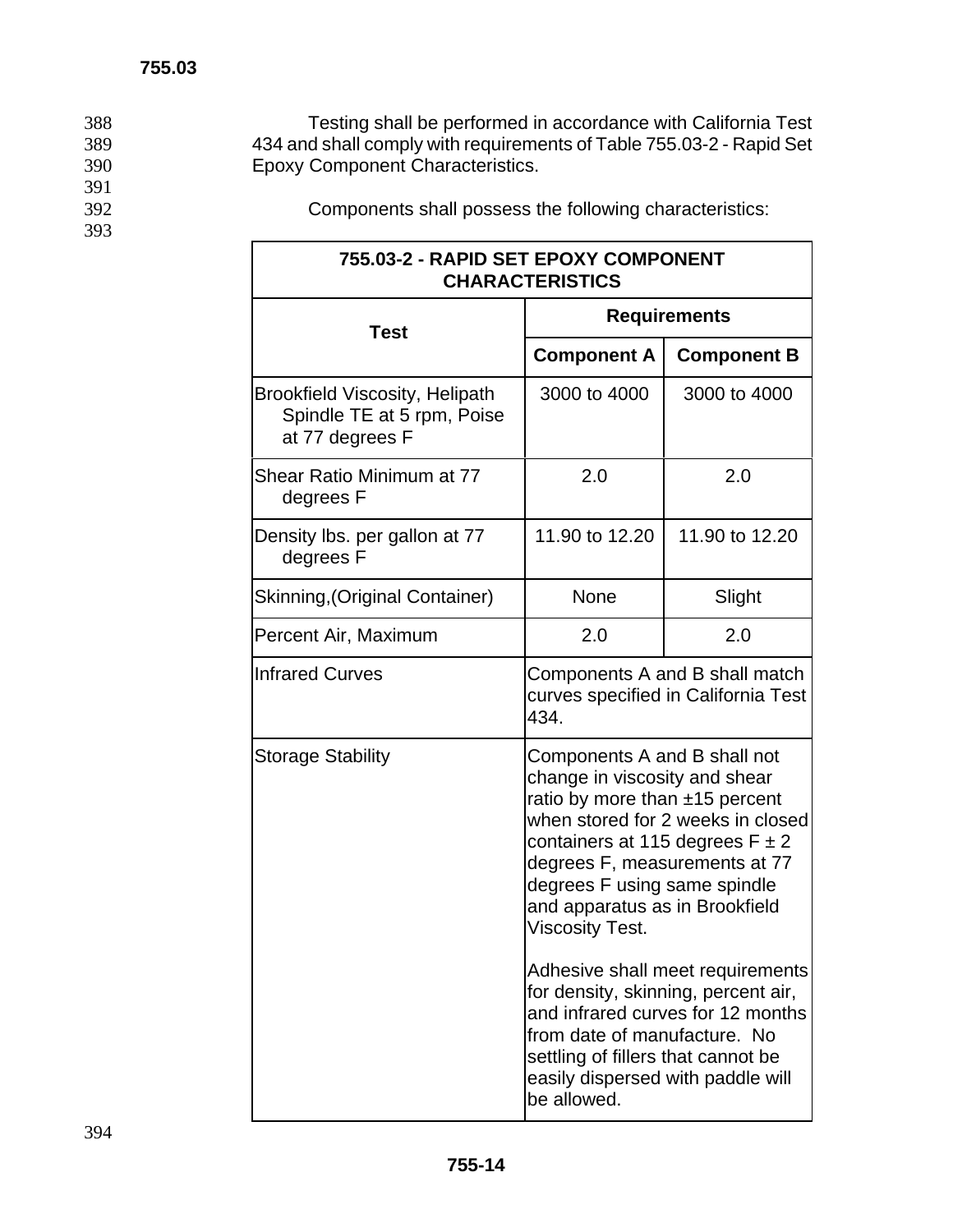| 395 | Combined components shall have the following characteristics: |
|-----|---------------------------------------------------------------|
|-----|---------------------------------------------------------------|

| <b>TABLE 755.03-3 - RAPID SET EPOXY COMBINED</b><br><b>COMPONENT CHARACTERISTICS</b>                                                                                                                                                                                                                                                                                      |                                                                                    |  |  |  |
|---------------------------------------------------------------------------------------------------------------------------------------------------------------------------------------------------------------------------------------------------------------------------------------------------------------------------------------------------------------------------|------------------------------------------------------------------------------------|--|--|--|
| Gel Time, minutes (minimum)                                                                                                                                                                                                                                                                                                                                               | $\overline{7}$                                                                     |  |  |  |
| Bond Strength to Concrete, Time, minutes<br>(maximum) to reach not less than 200 psi<br>at 77 degrees $F + 2$ degrees F<br>at 50 degrees $F + 2$ degrees F<br>at 30 degrees $F + 2$ degrees F                                                                                                                                                                             | 35<br>45<br>85                                                                     |  |  |  |
| Slant Shear Strength, psi (minimum)<br>24 hours at 77 degrees F + 2 degrees F<br>24 hours at 77 degrees $F + 2$ degrees F plus<br>water soak                                                                                                                                                                                                                              | 1000<br>800                                                                        |  |  |  |
| Tensile Adhesion and Cohesion, psi (minimum)<br><b>Ceramic Marker Bottom</b><br>Ceramic Marker Bottom, including post cure<br><b>Retroreflective Pavement Marker Bottom</b>                                                                                                                                                                                               | 700<br>700<br>500                                                                  |  |  |  |
| <b>Color of Mixed Components</b>                                                                                                                                                                                                                                                                                                                                          | Approximately<br>that of Color<br>No. 26152 of<br>Federal<br>Standard No.<br>595B. |  |  |  |
| Sag Test <sup>1</sup>                                                                                                                                                                                                                                                                                                                                                     | No Sag                                                                             |  |  |  |
| <sup>1</sup> 7-inch long by 2-1/2-inch wide by 1/4-inch thick layer of mixed<br>adhesive shall be applied to glazed surface of Leneta Chart, Form<br>2-A opacity, surface leveled, with thickness controlled by 1/4-inch<br>thick shims. Shims shall be removed and chart immediately hung<br>vertically until epoxy hardens. Test shall be performed at 77<br>degrees F. |                                                                                    |  |  |  |

397<br>398

398 **(2) Standard Set Epoxy Adhesive.** Standard set epoxy adhesive 399 with high viscosity paste formulated primarily for use in bonding<br>400 may be pay and markers to portland cement concrete and HMA shall pavement markers to portland cement concrete and HMA shall 401 include the following components: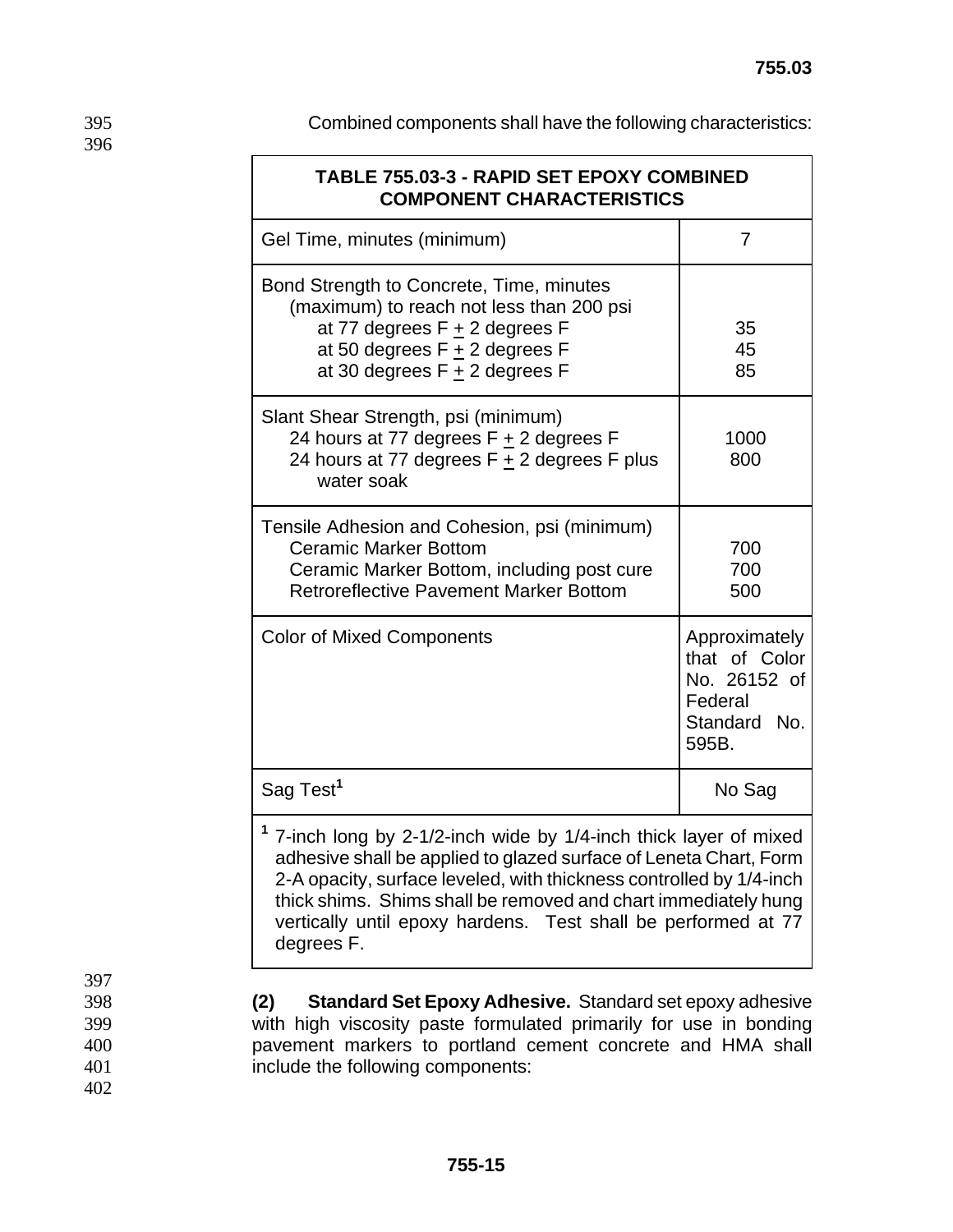| <b>TABLE 755.03-4 - STANDARD SET EPOXY COMPONENTS</b>                                                                                                                    |                    |  |  |  |
|--------------------------------------------------------------------------------------------------------------------------------------------------------------------------|--------------------|--|--|--|
| <b>Component A</b>                                                                                                                                                       | Parts by<br>Weight |  |  |  |
| Epoxy Resin <sup>1</sup>                                                                                                                                                 | 87.00              |  |  |  |
| Aliphatic Glycidyl Ether <sup>2</sup>                                                                                                                                    | 13.00              |  |  |  |
| Titanium Dioxide (ASTM D 476)                                                                                                                                            | 3.00               |  |  |  |
| Oleophilic Fumed Silica <sup>3</sup>                                                                                                                                     | $6.50^{8}$         |  |  |  |
| Talc <sup>4</sup>                                                                                                                                                        | 34.00              |  |  |  |
| <b>Component B</b>                                                                                                                                                       | Parts by<br>Weight |  |  |  |
| N-Aminoethyl Piperazine <sup>5</sup>                                                                                                                                     | 23.20              |  |  |  |
| Nonylphenol <sup>6</sup>                                                                                                                                                 | 52.00              |  |  |  |
| Furnace Black <sup>7</sup>                                                                                                                                               | 0.10               |  |  |  |
| Oleophilic Fumed Silica <sup>3</sup>                                                                                                                                     | $6.50^{8}$         |  |  |  |
| Talc <sup>4</sup><br>65.00                                                                                                                                               |                    |  |  |  |
| Silicone Anti-Foam, Type DB 100, 100% Solids                                                                                                                             | 0.005              |  |  |  |
| <sup>1</sup> Di glycidyl ether of bisphenol A, viscosity, 100-160 poise at 77<br>degrees F; weight per epoxide equivalent 180-200.<br>Color,<br>Gardner 1933, 3 maximum. |                    |  |  |  |

- **<sup>2</sup>** Aliphatic mono functional reactive glycidyl ether, derived from aliphatic alcohol. Viscosity 1-15 centipoise. Weight per epoxide equivalent 220 - 250. Specific gravity 0.88-0.95.
- **3** High purity fumed silica, surface treated with silicone oil, with the following properties: Appearance, fluffy white powder surface area, N<sub>2</sub> B.E.T. method, 100±20 m<sup>2</sup>/gram; pH, 4 grams dispersed in 100 mI of 20/80 volume mixture of ethyl alcohol and distilled water, 4.7; weight percent carbon, 5.0 minimum; ignition loss (dry basis) 2 hours at 1,832 degrees F, 6 to 7; specific gravity, 1.8.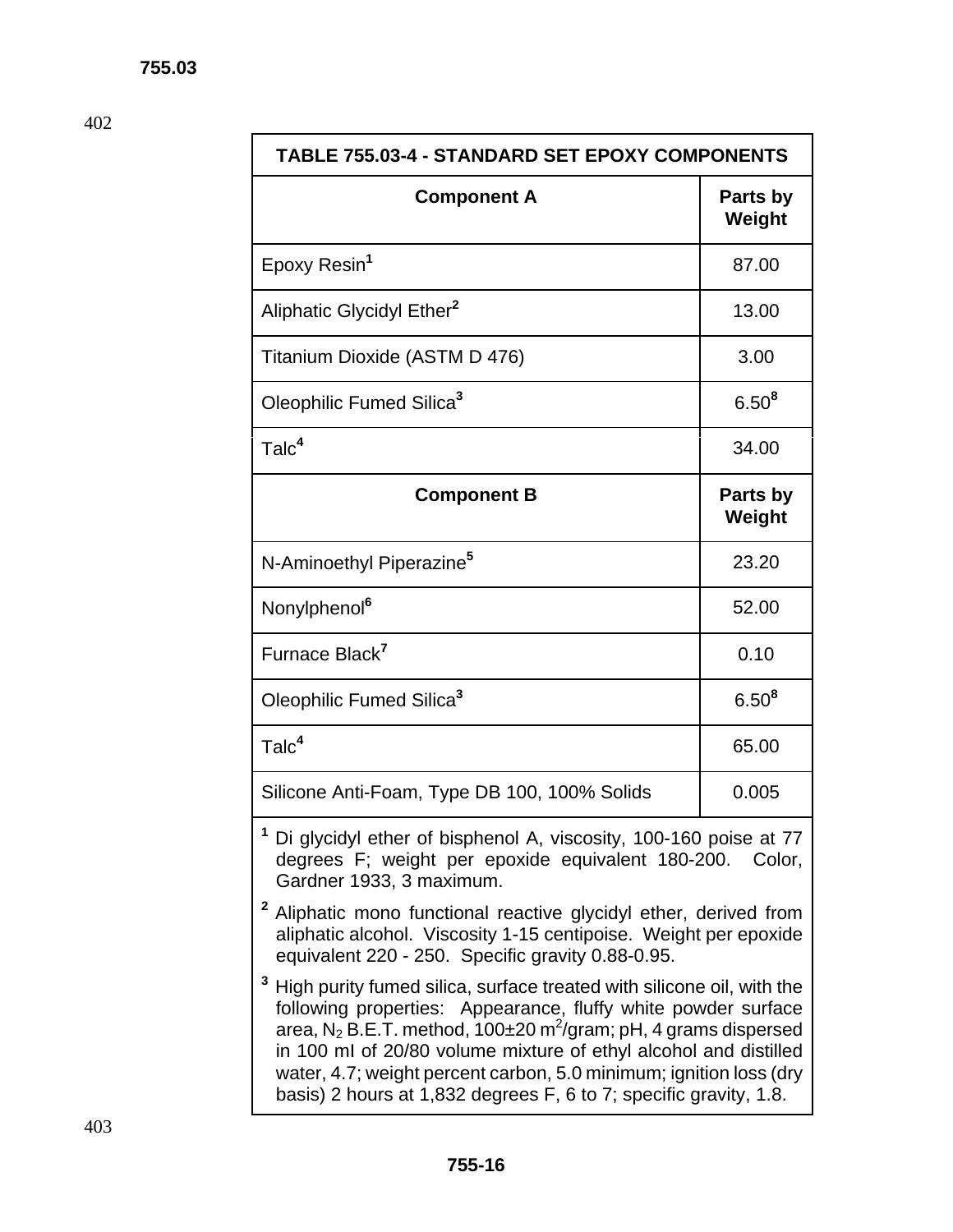# **TABLE 755.03-4 - STANDARD SET EPOXY COMPONENTS (CONTINUED)**

| Percent Passing U.S. No. 325 Screen, Minimum 99 |  |
|-------------------------------------------------|--|

- **<sup>5</sup>** Color (APHA) 50 maximum; amine value 1250-1350 based on titration that reacts with three nitrogens in molecule; appearance clear and substantially free of suspended matter.
- **<sup>6</sup>** Color (APHA) 50 maximum; hydroxyl number 245-255; distillation range, at 760 mm first drop, 563 degrees F minimum, 5 percent 568 degrees F minimum, 95 percent 617 degrees F maximum; water, percent (K.F.) 0.05 maximum.
- <sup>7</sup> Surface area, m<sup>2</sup>/gram, 115-130; particle diameter, millimicrons, 18-30; pH, 7.0-8.5; fixed carbon (moisture free), percent, 96-98; volatile matter, percent, 1-4; oil absorption, stiff paste endpoint, ccs/gram, 0.80-0.90.
- **8** Range of 6.0 to 7.0 parts is permitted in Component A and Component B to achieve required viscosity and shear ratio.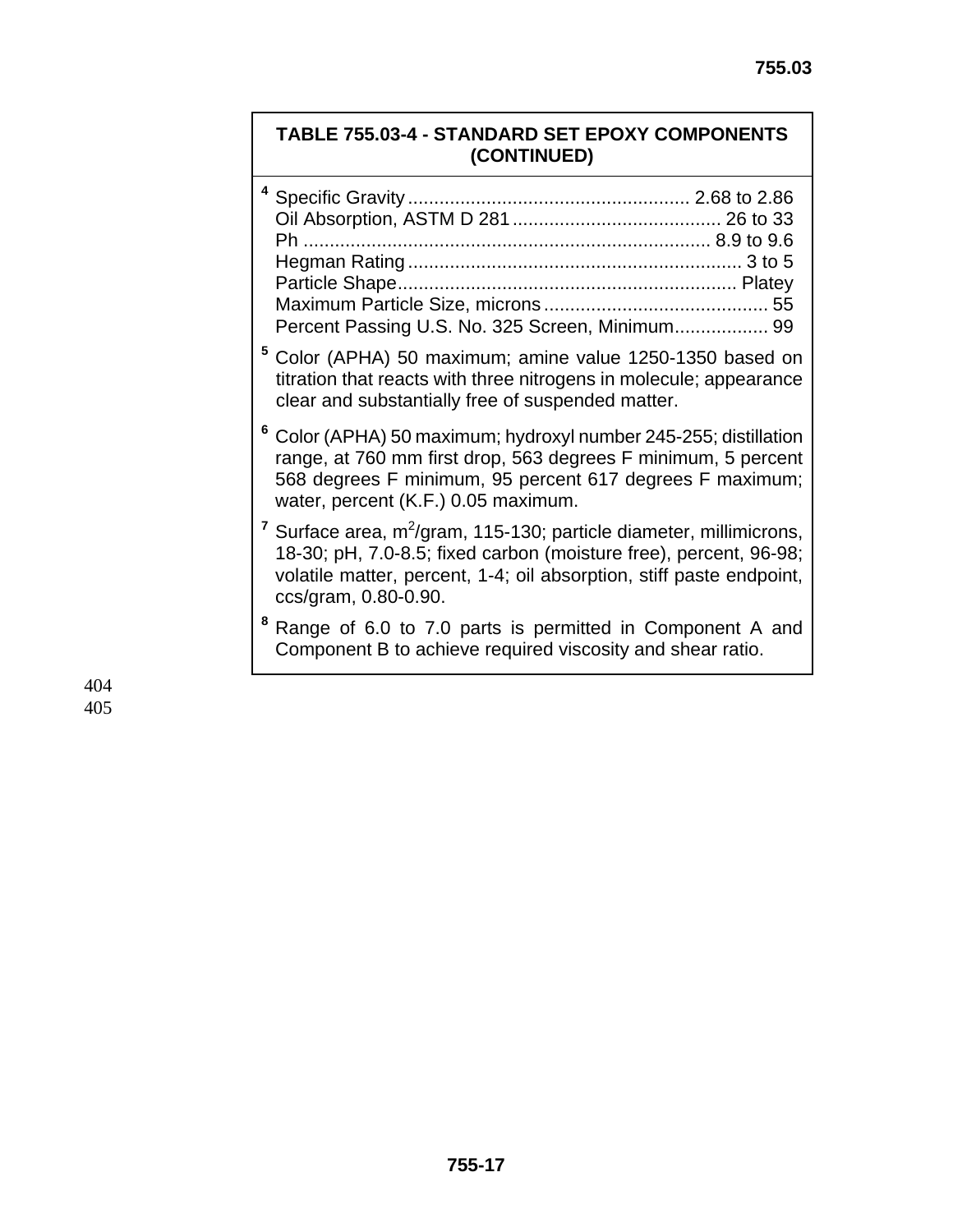405 Testing shall be performed in accordance with California Test<br>406 434 and shall comply with requirements of Table 755.03-5 - Standard 434 and shall comply with requirements of Table 755.03-5 - Standard 407 Set Epoxy Component Characteristics. Components shall have the 408 following characteristics:

 $\overline{\phantom{a}}$ 

| TABLE 755.03-5 - STANDARD SET EPOXY COMPONENT<br><b>CHARACTERISTICS</b>                |                                                                                                                                                                                                                                                                                                                                                                                                                                                                                                                   |                       |  |  |  |
|----------------------------------------------------------------------------------------|-------------------------------------------------------------------------------------------------------------------------------------------------------------------------------------------------------------------------------------------------------------------------------------------------------------------------------------------------------------------------------------------------------------------------------------------------------------------------------------------------------------------|-----------------------|--|--|--|
|                                                                                        | <b>Requirements</b>                                                                                                                                                                                                                                                                                                                                                                                                                                                                                               |                       |  |  |  |
| <b>Test</b>                                                                            | <b>Component</b><br>A                                                                                                                                                                                                                                                                                                                                                                                                                                                                                             | <b>Component</b><br>в |  |  |  |
| <b>Brookfield Viscosity, Helipath</b><br>Spindle TE at 5 rpm, Poise at 77<br>degrees F | 3000 to 4000                                                                                                                                                                                                                                                                                                                                                                                                                                                                                                      | 3000 to 4000          |  |  |  |
| Shear Ratio, Minimum                                                                   | 2.0                                                                                                                                                                                                                                                                                                                                                                                                                                                                                                               | 2.0                   |  |  |  |
| Density, Lbs. per gallon at 77<br>degrees F                                            | 11.0 to 11.3                                                                                                                                                                                                                                                                                                                                                                                                                                                                                                      | 11.3 to 11.6          |  |  |  |
| Skinning, (Original Container)                                                         | None                                                                                                                                                                                                                                                                                                                                                                                                                                                                                                              | None                  |  |  |  |
| Percent Air, Maximum                                                                   | 2.0<br>2.0                                                                                                                                                                                                                                                                                                                                                                                                                                                                                                        |                       |  |  |  |
| <b>Infrared Curves Components A</b><br>and B                                           | Shall match curves specified<br>in California Test 434.                                                                                                                                                                                                                                                                                                                                                                                                                                                           |                       |  |  |  |
| <b>Storage Stability Components A</b><br>and B                                         | Viscosity and shear ratio shall<br>not change by more than ±15<br>percent when stored for 2<br>weeks in closed containers at<br>115 degrees F ±3 degrees F.<br>Measurements shall be made<br>at 77 degrees F using same<br>spindle and apparatus as in<br><b>Brookfield Viscosity Test.</b><br>Adhesive shall meet all other<br>specified requirements for 12<br>months<br>from<br>date<br>οf<br>manufacture. There shall be<br>no settling of the fillers that<br>cannot be easily redispersed<br>with a paddle. |                       |  |  |  |

 $\Gamma$ 

409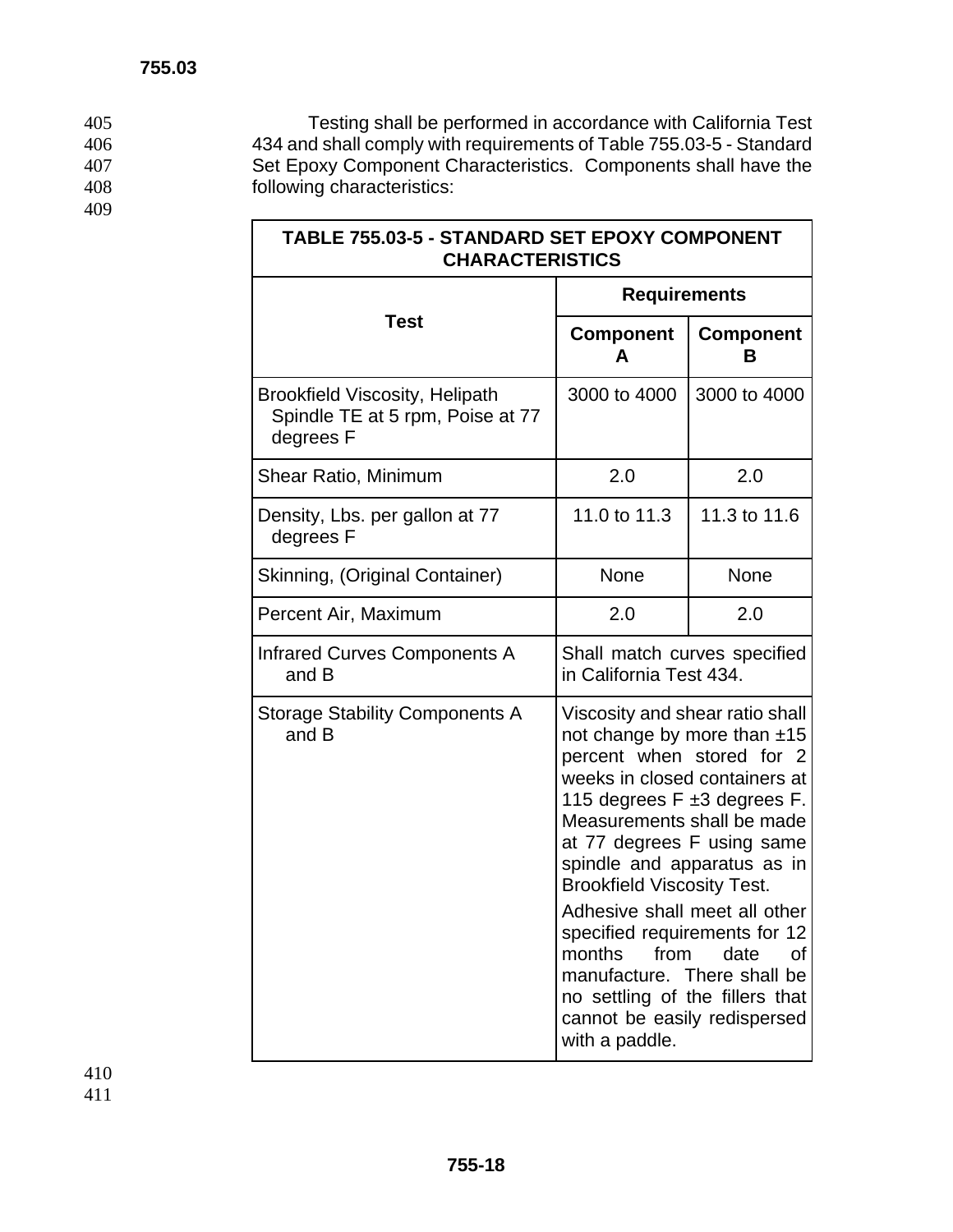411 Combined components shall have the following characteristics:

| <b>TABLE 755.03-6 - STANDARD SET EPOXY COMBINED</b><br><b>COMPONENT CHARACTERISTICS</b>                                                                       |                   |  |  |  |
|---------------------------------------------------------------------------------------------------------------------------------------------------------------|-------------------|--|--|--|
| Gel Time, Minutes (minimum)                                                                                                                                   | 8 to 13           |  |  |  |
| Bond Strength to Concrete, Hours (maximum) to<br>reach not less than 200 psi, at 77 degrees F<br>$±$ 2 degrees F                                              | 3.5               |  |  |  |
| Slant Shear Strength, psi (minimum)<br>24 hours at 77 degrees F + 2 degrees F<br>24 hours at 77 degrees $F + 2$ degrees F plus<br>water soak                  | 2200<br>1500      |  |  |  |
| Tensile Adhesion and Cohesion, psi (minimum)<br>Ceramic marker bottom<br>Ceramic marker bottom, including post cure<br>Retroreflective pavement marker bottom | 700<br>700<br>500 |  |  |  |
| <b>Note:</b> Color of mixed components shall be approximately that of<br>Color No. 26152 of Federal Standard No. 595B.                                        |                   |  |  |  |

413 .

**(3) Sampling.** The Engineer will take quart samples of components A and B for each batch of adhesives delivered for testing. **If fewer than 5 gallons of adhesive is delivered, sampling requirement** will be deleted and material will be accepted by certificate of compliance.

419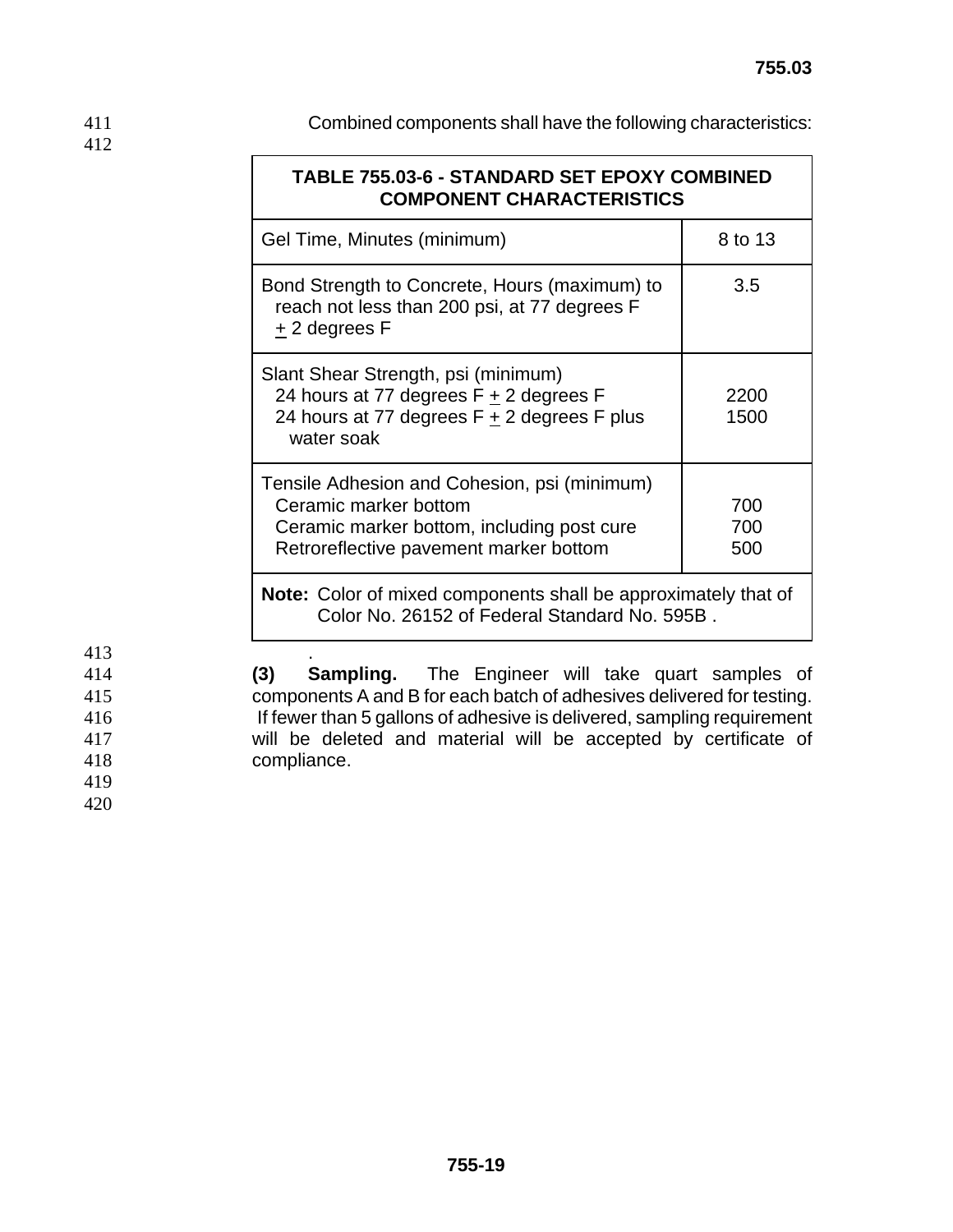$\Gamma$ 

420 **(B) Bituminous Adhesive.** Bituminous adhesive shall conform to the 421 following requirements:

- 422
- 424

# 423 **(1) Properties and Test Methods.**

| <b>TABLE 755.03-7 - BITUMINOUS ADHESIVE PROPERTIES</b><br><b>AND TEST METHODS</b>                 |      |      |                    |  |  |  |
|---------------------------------------------------------------------------------------------------|------|------|--------------------|--|--|--|
| <b>Property</b>                                                                                   | Min  | Max  | <b>Test Method</b> |  |  |  |
| Softening Point, degrees F                                                                        | 200  |      | ASTM D 36          |  |  |  |
| Penetration, mm, 100g, 5<br>sec., 77 degrees F                                                    | 1.0  | 2.0  | ASTM D 5           |  |  |  |
| Filler Content, percent by<br>weight (Insoluble in 1, 1,<br>1 Trichloroethane)                    | 65   | 75   | <b>ASTM D 2371</b> |  |  |  |
| <b>Brookfield Thermosel</b><br>Viscosity, centipoise,<br>No. 27 Spindle, 20 RPM,<br>400 degrees F | 3000 | 6000 | <b>ASTM D 4402</b> |  |  |  |
| Flash Point, C.O.C.,<br>degrees F                                                                 | 550  |      | ASTM D 92          |  |  |  |

 $\mathbf{I}$ 

**(2) Filler Properties.** Filler material used in bituminous adhesive shall be Type PC, Grade III, calcium carbonate conforming to ASTM D 1199, and shall conform to fineness specified in Table 755.03-9 - Bituminous Adhesive Filler Fineness.

| <b>TABLE 755.03-8 - BITUMINOUS ADHESIVE FILLER</b><br><b>FINENESS</b> |                        |  |  |  |
|-----------------------------------------------------------------------|------------------------|--|--|--|
| <b>Sieve Sizes</b>                                                    | <b>Percent Passing</b> |  |  |  |
| No. 100                                                               | 100                    |  |  |  |
| No. 200                                                               | 95                     |  |  |  |
| No. 325                                                               | 75                     |  |  |  |

432 433

425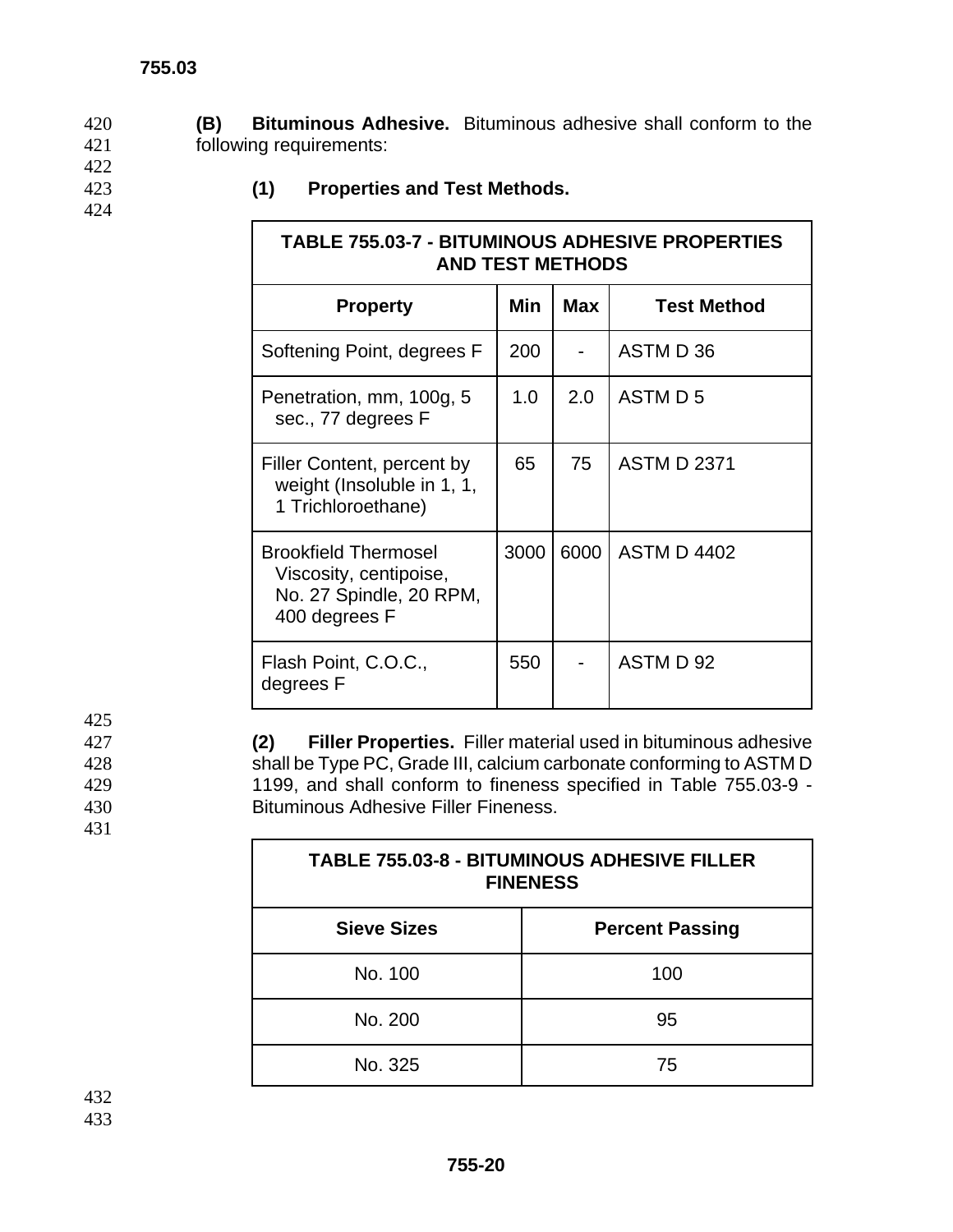**(3) Packaging And Labeling.** Adhesive shall be packed in self-releasing, stacking, cardboard containers, approximately 10-inch cubes. Containers shall have net weight of about 62 pounds. Containers shall be labeled with manufacturer, quantity, and batch number. Words "Bituminous Adhesive for Pavement Markers" shall be printed in bold lettering on label.

**755.03** 

**(C) Certification.** Certificate of compliance and certified test results shall be submitted for pavement marker adhesives.

#### **755.04 Preformed Pavement Marking Tape.**

**(A) General.** Preformed pavement marking tape shall include film with glass beads on conformable backing precoated with pressure-sensitive adhesive. Tape shall adhere to HMA or portland cement concrete without use of heat, solvents, or other additional adhesive means and shall be immediately ready for traffic after application.

Tape shall be made so that a person cannot remove beads easily when scratching material surface with thumbnail. Preformed pavement marking tape shall contain pigments blended to provide standard highway colors of white or yellow. Uniform color shall be maintained under both day and night lighting conditions throughout its expected life.

- Preformed words and symbols shall conform to applicable shapes and sizes outlined in latest edition of MUTCD.
- Tape shall be stored in cool, dry area indoors. Tape shall be suitable for use a minimum of one year after date of purchase.
- **(B) Classification.** Preformed pavement marking tape of various types and compositions and for applications specified shall conform to the following:
- **(1) Temporary Preformed Pavement Marking Tape.** Unless otherwise specified, temporary tape shall be used for construction work zones and shall be capable of performing for duration of construction.
- **(a) Type I.** Type I temporary tape shall be readily removable when markings are no longer applicable.
- **(b) Type II.** Type II temporary tape shall be used in areas that require wet condition retroreflectivity. Tape shall be readily removable when markings are no longer applicable.
-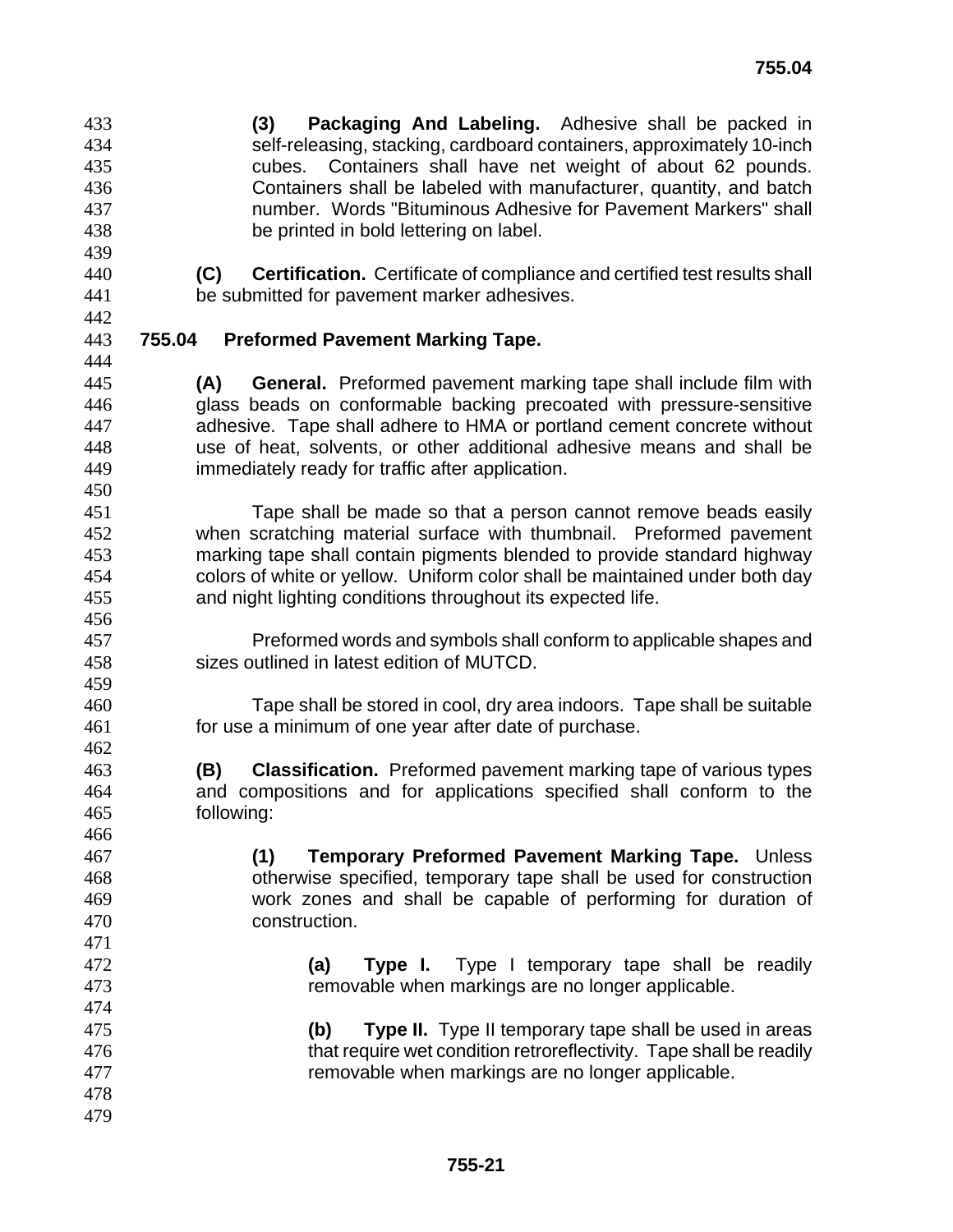| 479<br>480<br>481<br>482<br>483 |                  | (c)<br>which it is placed.                  | Type III. Type III temporary tape shall not be readily<br>removable and shall be used in areas where temporary tape<br>will be obliterated by over-paving or removal of pavement on |                 |
|---------------------------------|------------------|---------------------------------------------|-------------------------------------------------------------------------------------------------------------------------------------------------------------------------------------|-----------------|
| 484                             | (2)              |                                             | <b>Permanent Preformed Pavement Marking Tape.</b>                                                                                                                                   |                 |
| 485                             |                  |                                             |                                                                                                                                                                                     |                 |
| 486                             |                  | (a)                                         | Type I. Type I permanent tape shall be of highly                                                                                                                                    |                 |
| 487                             |                  |                                             | durable, retroreflective, pliant polymeric material designed for                                                                                                                    |                 |
| 488                             |                  |                                             | longitudinal and word or symbol markings, or both, subjected to                                                                                                                     |                 |
| 489                             |                  |                                             | high traffic volumes and severe wear conditions, such as shear                                                                                                                      |                 |
| 490                             |                  |                                             | action from crossover or encroachment on typical longitudinal                                                                                                                       |                 |
| 491                             |                  |                                             | configurations such as edge and lane lines.                                                                                                                                         |                 |
| 492                             |                  |                                             |                                                                                                                                                                                     |                 |
| 493                             |                  | (b)                                         | Type III. Type III permanent tape shall be of highly                                                                                                                                |                 |
| 494                             |                  |                                             | durable, retroreflective, pliant polymeric material designed for                                                                                                                    |                 |
| 495                             |                  |                                             | transverse, channelizing, symbols, and legend markings,                                                                                                                             |                 |
| 496                             |                  |                                             | subjected to high traffic volumes and severe wear conditions,                                                                                                                       |                 |
| 497                             |                  | as<br>such                                  | repeated shear action from                                                                                                                                                          | crossover<br>or |
| 498                             |                  |                                             | encroachment on channelization lines and stop, start, or turn                                                                                                                       |                 |
| 499                             |                  | movements.                                  |                                                                                                                                                                                     |                 |
| 500                             |                  |                                             |                                                                                                                                                                                     |                 |
| 501                             | (C)              |                                             | Retroreflectance. White and yellow preformed pavement marking                                                                                                                       |                 |
| 502                             |                  |                                             | tape shall have initial minimum retroreflectance values as specified in Table                                                                                                       |                 |
| 503                             |                  |                                             | 755.04-1 - Initial Minimum Retroreflectance Values, when measured in                                                                                                                |                 |
| 504                             |                  |                                             | accordance with ASTM D 4061, unless otherwise specified. Photometric                                                                                                                |                 |
| 505                             |                  |                                             | quantity to be measured shall be specific luminance (SL) or coefficient of                                                                                                          |                 |
| 506                             |                  |                                             | retroreflective luminance (RL), expressed as millicandelas per square foot                                                                                                          |                 |
| 507                             | per foot-candle. |                                             |                                                                                                                                                                                     |                 |
| 508                             |                  |                                             |                                                                                                                                                                                     |                 |
| 509                             |                  |                                             | Sample size shall be 2 feet by 2-1/2 feet, and test distance shall be 50                                                                                                            |                 |
| 510                             |                  |                                             | feet. Angular aperture of photoreceptor and light projector shall be 6 minutes                                                                                                      |                 |
| 511                             |                  |                                             | of arc. Reference center shall be geometric center of sample, and reference                                                                                                         |                 |
| 512                             |                  | axis shall be perpendicular to test sample. |                                                                                                                                                                                     |                 |
| 513                             |                  |                                             |                                                                                                                                                                                     |                 |
| 515                             |                  |                                             |                                                                                                                                                                                     |                 |
| 516                             |                  |                                             |                                                                                                                                                                                     |                 |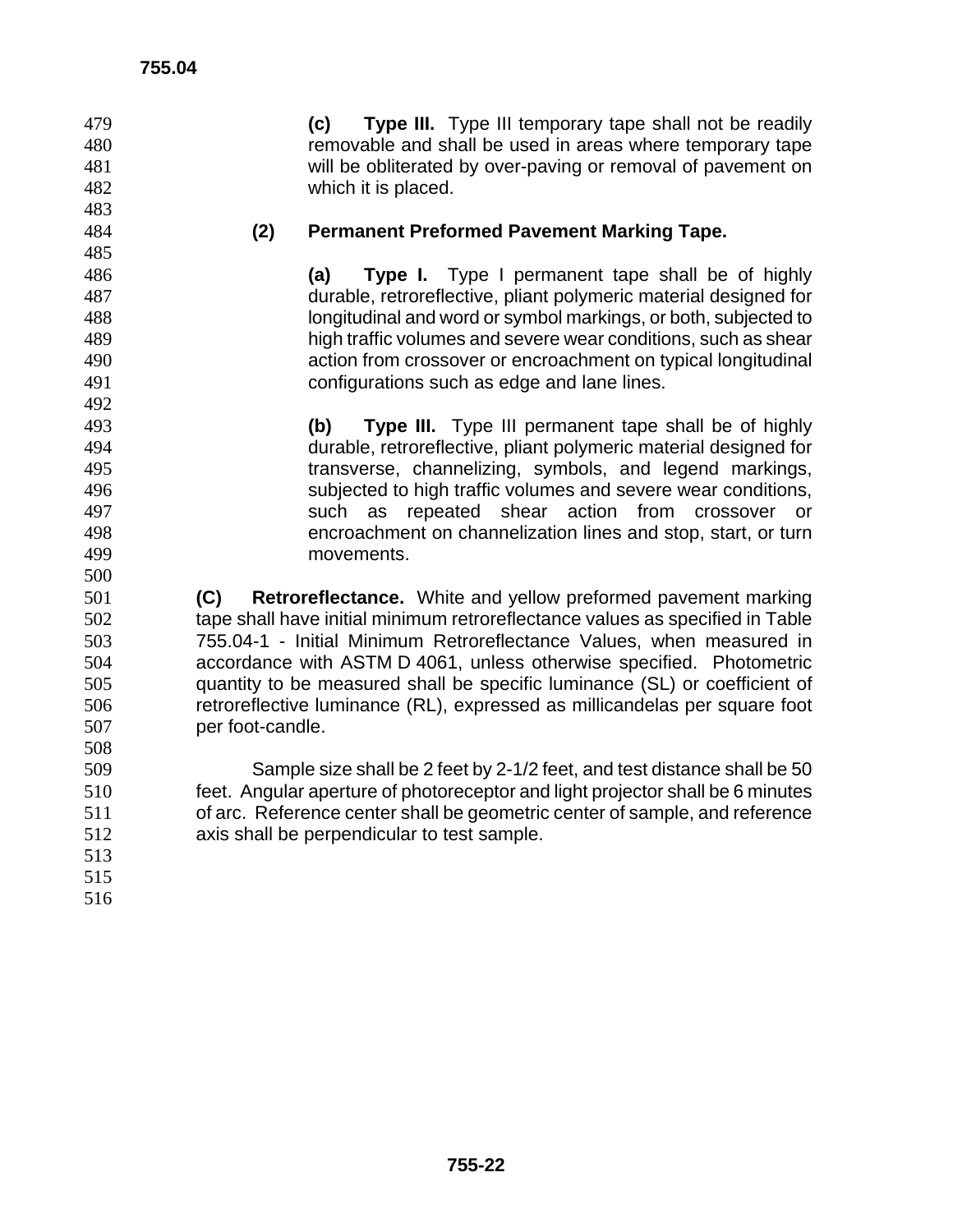### **TABLE 755.04-1 - INITIAL MINIMUM RETROREFLECTANCE VALUES**

#### **Temporary Preformed Pavement Marking Tape**

# Specific Luminance (mcd/ft<sup>2</sup>/fc) **(except RL = Coefficient of Retroreflective Luminance)**

|                                                  | <b>White</b> |            |              | <b>Yellow</b>                                |        |      |          |     |      |
|--------------------------------------------------|--------------|------------|--------------|----------------------------------------------|--------|------|----------|-----|------|
| Entrance Angle<br>(degrees)                      | 86.0         |            | 86.0         | 86.5                                         | 86.0   |      | 86.0     |     | 86.5 |
| Observation<br>Angle (degrees)                   | 0.2          |            | 0.5          | 1.0                                          | 0.2    |      | 0.5      |     | 1.0  |
| Type I                                           | 1770         |            | 1270         | 750                                          | 1310   |      | 810      |     | 450  |
| <b>Entrance Angle</b><br>(degrees)               |              |            | 88.76        |                                              | 88.76  |      |          |     |      |
| Observation<br>Angle (degrees)                   |              |            | 1.05         |                                              | 1.05   |      |          |     |      |
| Type II                                          |              |            | 750 (RL)     |                                              |        |      | 450 (RL) |     |      |
| <b>Entrance Angle</b><br>(degrees)               | 86.0         |            | 86.0<br>86.5 |                                              | 86.0   |      | 86.0     |     | 86.5 |
| <b>Observation</b><br>Angle (degrees)            | 0.2          |            | 1.0<br>0.5   |                                              | 0.2    |      | 0.5      |     | 1.0  |
| <b>Type III</b>                                  | 1360         | 760<br>500 |              | 820                                          |        | 510  |          | 350 |      |
| <b>Permanent Preformed Pavement Marking Tape</b> |              |            |              |                                              |        |      |          |     |      |
|                                                  |              |            |              | Specific Luminance (mcd/ft <sup>2</sup> /fc) |        |      |          |     |      |
|                                                  |              |            | <b>White</b> |                                              | Yellow |      |          |     |      |
| <b>Entrance Angle</b><br>(degrees)               | 86.0         |            | 86.5         | 88.8                                         | 86.0   |      | 86.5     |     | 88.8 |
| <b>Observation</b><br>Angle (degrees)            | 0.2          |            | 1.0          | 1.05                                         | 0.2    |      | 1.0      |     | 1.05 |
| Type I                                           | 1110         |            | 700<br>500   |                                              | 800    |      | 500      |     | 300  |
| <b>Entrance Angle</b><br>(degrees)               | 86.0         | 86.0       | 86.5         | 88.8                                         | 86.0   | 86.0 | 86.5     |     | 88.8 |
| Observation<br>Angle (degrees)                   | 0.2          | 0.5        | 1.0          | 1.05                                         | 0.2    | 0.5  | 1.0      |     | 1.05 |
| <b>Type III</b>                                  | 700          | 500        | 400          | 250                                          | 410    | 250  | 157      |     | 120  |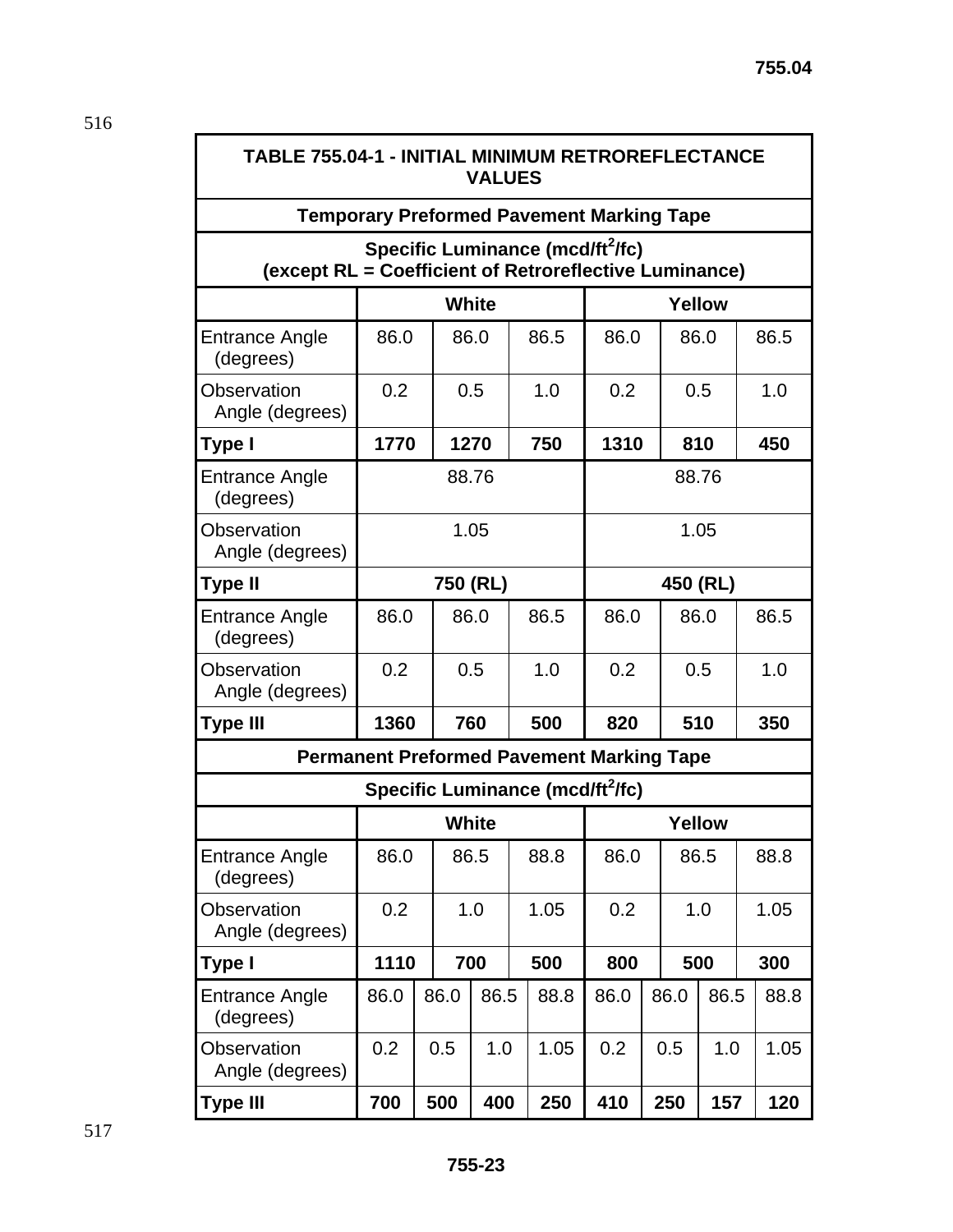# **(D) Temporary Preformed Pavement Marking Tape.**

**(1) Type I.** 

**(a) Composition.** Tape shall include glass beads embedded in white or yellow film with thin, flexible, conformable backing that is precoated with pressure-sensitive adhesive. Structured, interlaced medium shall be incorporated 526 to facilitate tape removal.

**(b) Thickness.** Film, without adhesive, shall have minimum thickness of 0.06 inch.

**(c) Removability.** Tape shall be removable from HMA and portland cement concrete surfaces, intact or in large pieces, either manually or with roll-up device recommended by manufacturer; at temperatures above 40 degrees F, without use of heat, solvents, grinding, or sandblasting, and without permanently scarring roadway surface.

**(d) Skid Resistance.** Surface of markings shall provide initial minimum skid resistance value of 50 BPN when tested in accordance with ASTM E 303.

**(e) Adhesion.** Manufacturer shall be required to demonstrate that properly applied pavement marking adheres to roadway under climatic and traffic conditions normally encountered in construction work zone.

**(2) Type II.** 

**(a) Composition.** Tape shall include highly retroreflective, enclosed lens, white or yellow film with thin, flexible, conformable backing that is precoated with pressure-sensitive adhesive.

**(b) Retroreflectance.** Enclosed lens white and yellow films shall have initial minimum retroreflectance values under dry and wet conditions as specified in Table 755.04-1 - Initial Minimum Retroreflectance Values. Photometric quantity to be measured shall be RL. Dry condition values shall be measured in accordance with ASTM D 4061.

Wet condition values shall be measured in accordance with ASTM E 1720, using portable retroreflectometer capable of measuring at 30 meters geometry. Wet test condition shall be created using clean water poured from bucket of approximately 2.5-gallon capacity, from height of approximately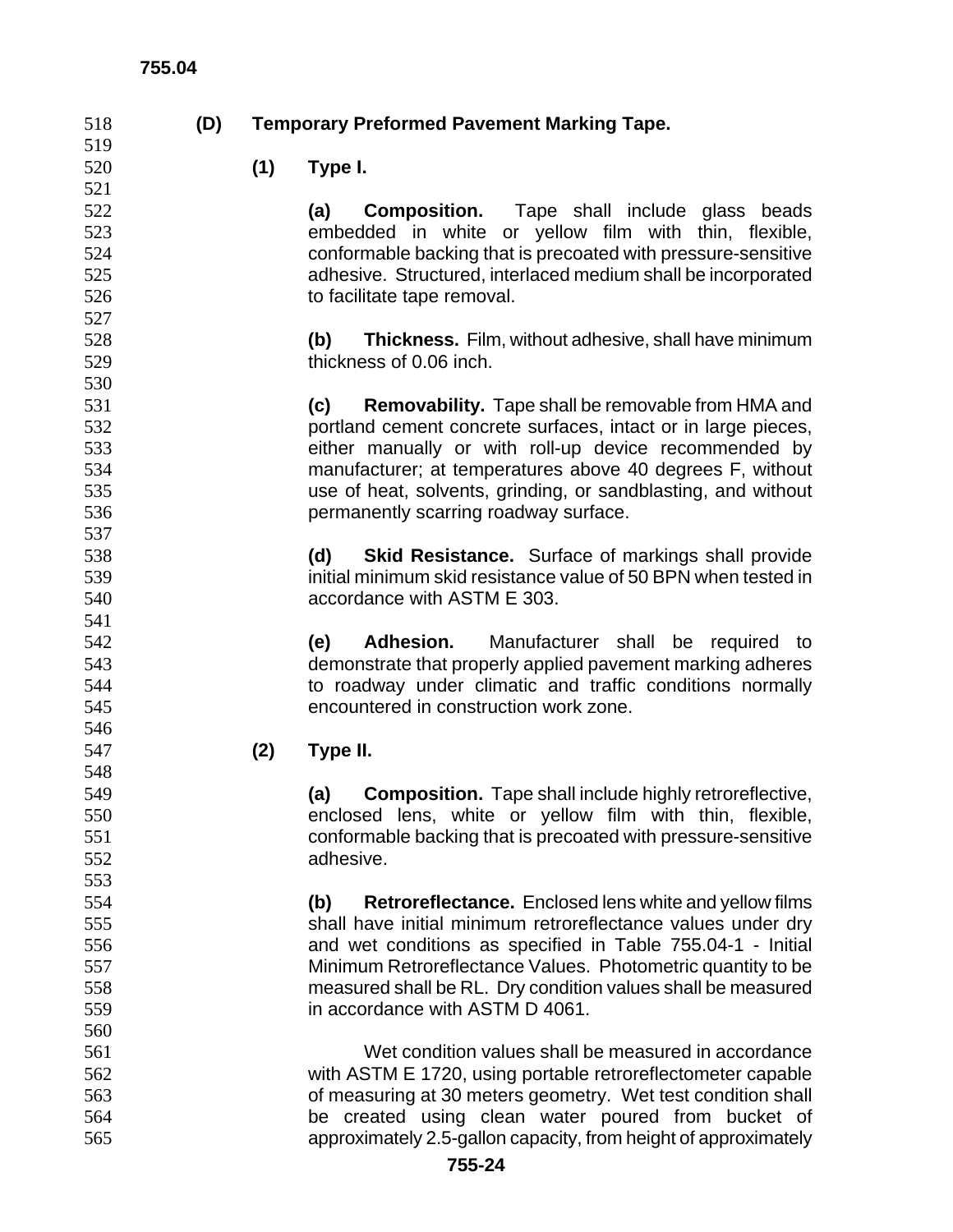20 inches above surface. Water shall be poured evenly along 567 test surface so that measuring field and its surrounding area shall be momentarily flooded by crest of water. RL, in condition of wetness, shall be measured under test condition one minute after water has been poured.

Visually, retroreflective performance shall be similar under wet or dry conditions.

**(c) Removability.** Tape shall be removable from HMA or portland cement concrete, intact or in large pieces, either manually or with roll-up device recommended by manufacturer; at temperatures above 40 degrees F, without use of heat, solvents, grinding, or sandblasting, and without permanently scarring roadway surface.

**(d) Skid Resistance.** Surface of markings shall provide initial minimum skid resistance value of 50 BPN when tested in accordance with ASTM E 303.

**(e) Adhesion.** Manufacturer shall be required to demonstrate that properly applied pavement marking adheres to roadway under climatic and traffic conditions normally encountered in construction work zone.

**(3) Type III.** 

**(a) Composition.** Tape shall include white or yellow retroreflective film on conformable metallic backing that is precoated with pressure-sensitive adhesive.

**(b) Skid Resistance.** Surface of markings shall provide initial minimum skid resistance value of 35 BPN when tested in accordance with ASTM E 303.

**(c) Adhesion.** Manufacturer shall be required to demonstrate that properly applied pavement marking adheres to roadway under climatic and traffic conditions normally encountered in construction work zone.

**(d) Abrasion Resistance.** Samples of test material shall not wear through to conformable backing surface in less than 25 cycles when tested in accordance with ASTM 4060, except using H-22 wheel and 250-gram load.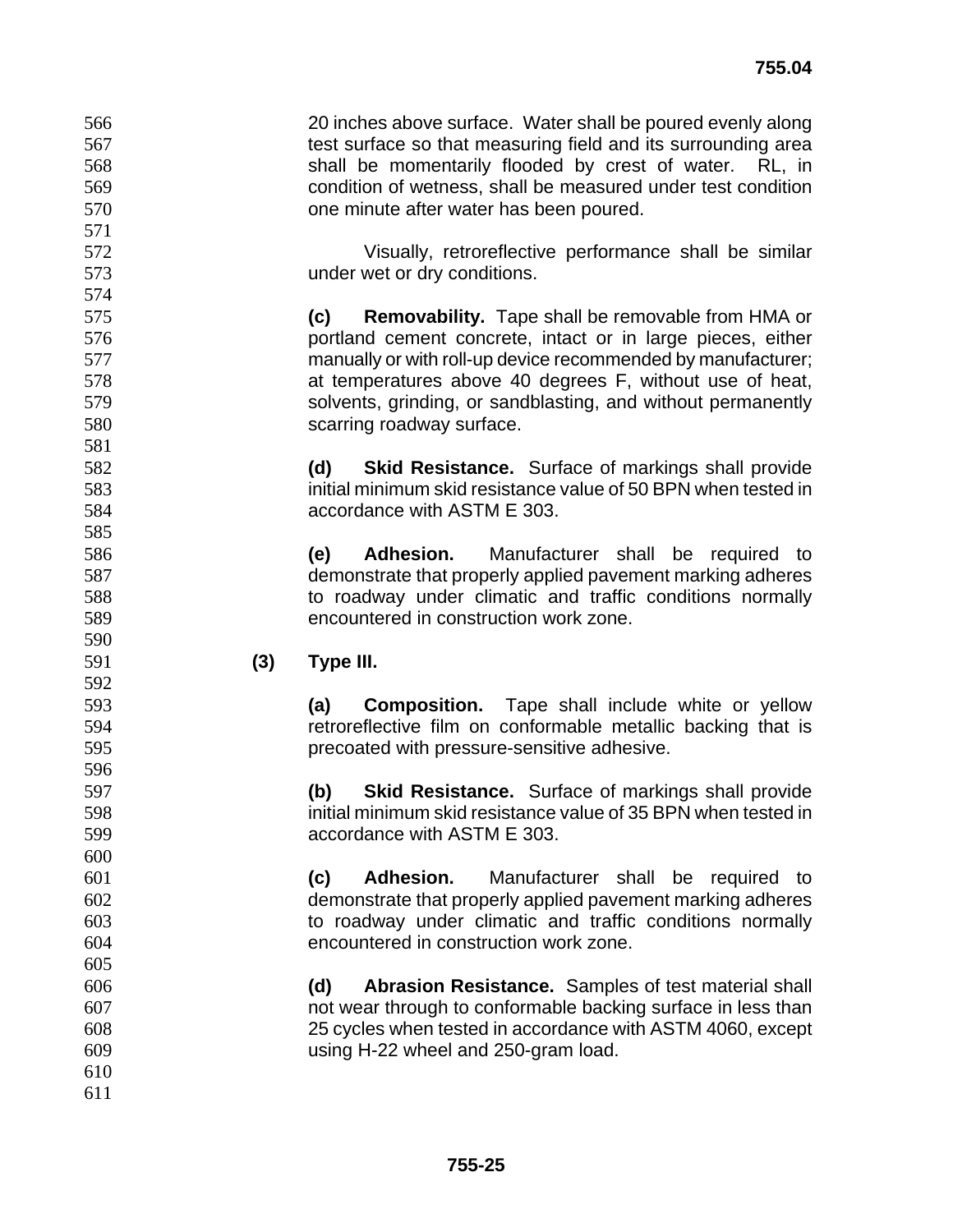# **(E) Permanent Preformed Pavement Marking Tape.**

**(1) Type I.** 

**(a) Composition.** Type I permanent preformed marking tape shall include mixture of high-quality polymeric materials, pigments, and glass beads distributed throughout its cross-sectional area, with retroreflective layer of microcrystalline ceramic beads bonded to durable polyurethane topcoat surface. Patterned surface shall have approximately 50 percent  $\pm$  15 percent of surface area raised and presenting near vertical face (B angle of 0 degree to 60 degrees) to traffic from any direction. Channels between raised areas shall be substantially free of exposed beads or particles.

Preformed patterned markings shall include white or yellow film with clear or yellow-tinted, or both, microcrystalline ceramic beads incorporated to provide immediate and continuing retroreflection. Film shall be manufactured without use of lead chromate pigments or other similar, lead-containing chemicals.

**(b) Bead Index of Refraction.** Microcrystalline ceramic beads bonded to polyurethane-coated, patterned surface of material shall have minimum index of refraction of 1.70 when tested using liquid oil immersion method. Glass beads mixed into pliant polymer shall have minimum index of refraction of 1.5 when tested by liquid oil immersion method.

**(c) Thickness.** Patterned material without adhesive shall have minimum caliper of 0.065 inch at thickest portion of patterned cross section and minimum caliper of 0.02 inch at thinnest portion of cross section.

**(d) Skid Resistance.** Patterned surface of retroreflective pliant polymer shall provide initial average skid resistance value of 45 BPN when testing in accordance with ASTM E 303, except values shall be taken in one direction and then at 45- degree angle from that direction. These two values shall then be averaged to find skid resistance of patterned surface.

**(e) Acid Resistance.** Beads shall show resistance to corrosion of their surface after exposure to 1 percent solution (by weight) of sulfuric acid. The 1 percent acid solution shall be made by adding 5.7 cubic centimeters of concentrated acid into 1000 cubic centimeters of distilled water. Concentrated acid shall always be added into water, not the reverse. Test shall be performed as follows: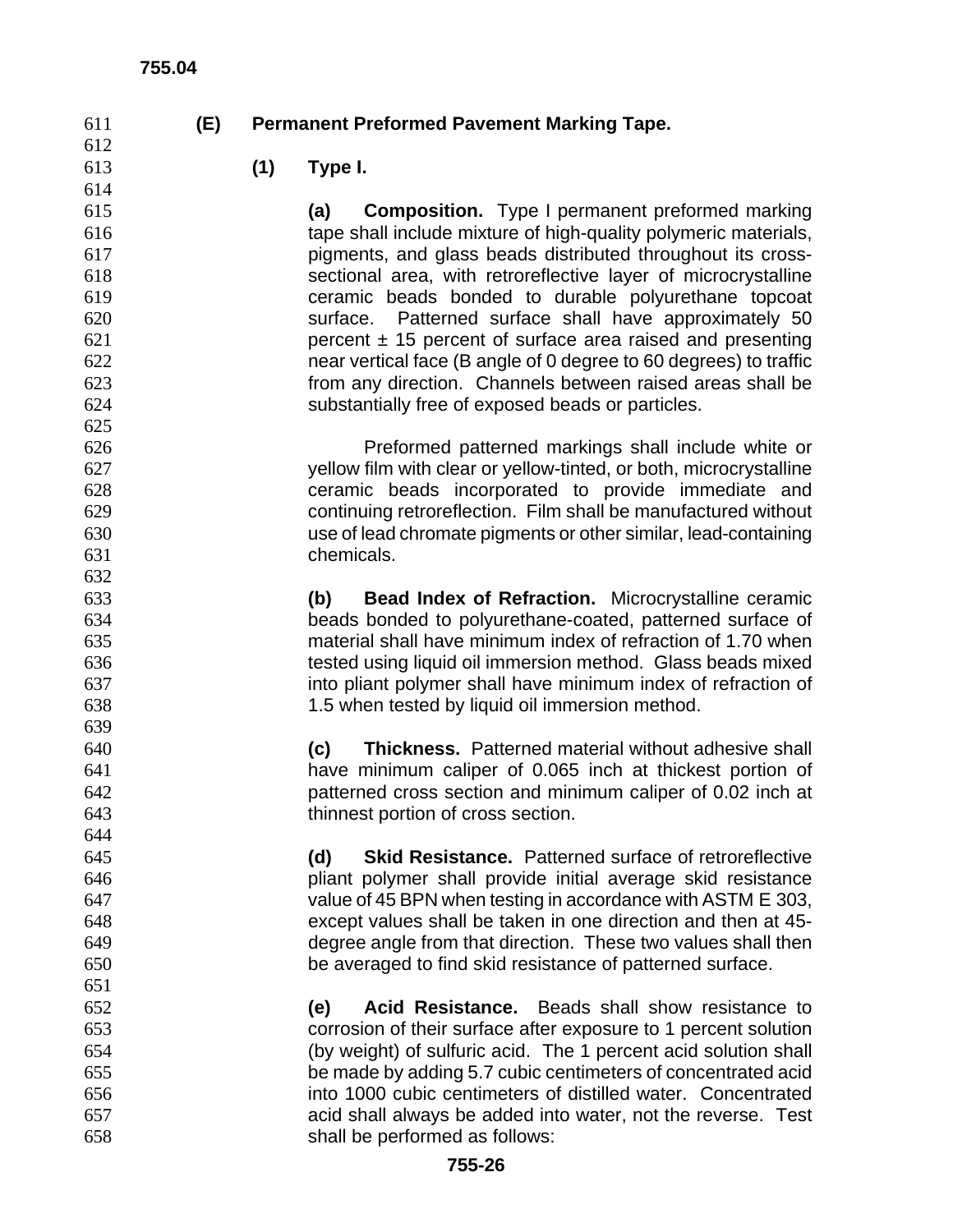| 659 |                                                                     |
|-----|---------------------------------------------------------------------|
| 660 | Sample 1 inch by 2 inches shall be taken and<br>1.                  |
| 661 | adhered to bottom of glass tray, with just enough acid              |
| 662 | solution placed to completely immerse sample.                       |
| 663 |                                                                     |
| 664 | 2.<br>Tray shall be covered with piece of glass to                  |
| 665 | prevent evaporation and to allow sample to be exposed               |
| 666 | for 24 hours under specified conditions.                            |
| 667 |                                                                     |
| 668 | 3.<br>Acid solution shall be decanted (bead surfaces                |
| 669 | shall not be rinsed, touched, or otherwise disturbed).              |
| 670 |                                                                     |
| 671 | Sample shall be dried while adhered to glass tray<br>4.             |
| 672 | in 150 degree F oven for approximately 15 minutes.                  |
| 673 |                                                                     |
| 674 | Microscopic examination (20x) shall show no<br>5.                   |
| 675 | more than 15 percent of beads having formation of a                 |
| 676 | very distinct opaque white (corroded) layer on their                |
| 677 | entire surface.                                                     |
| 678 |                                                                     |
| 679 | (f)<br><b>Conformability and Patchability.</b> Tape shall conform   |
| 680 | to pavement contours, breaks, and faults through action of          |
| 681 | traffic at normal pavement temperatures. Tape shall be              |
| 682 | capable of being used to repair worn or missing areas with          |
| 683 | butt-spliced patches of same material.                              |
| 684 |                                                                     |
| 685 | <b>Retroreflectivity Retention.</b> Manufacturer shall test<br>(g)  |
| 686 | tape for retroreflectivity retention as follows:                    |
| 687 |                                                                     |
| 688 | Glass Bead Retention. Sample 2 inches by 6<br>1.                    |
| 689 | inches shall be bent around I/2-inch diameter mandrel               |
| 690 | with 2-inch dimension perpendicular to mandrel axis.                |
| 691 | Examination of sample with 5x magnifier shall show that             |
| 692 | less than 10 percent of beads in sample have 40                     |
| 693 | percent or less embedment in binder.                                |
| 694 |                                                                     |
| 695 | <b>Taber Abraser Simulation Test. Sample shall</b><br>2.            |
| 696 | be tested using Taber Abraser with H-18 wheel and                   |
| 697 | 125-gram load for 200 cycles. Examination of sample                 |
| 698 | with 5x magnifier or greater shall show that not more               |
| 699 | than 15 percent of beads in sample are lost due to                  |
| 700 | popout and that bead erosion is major mode of failure.              |
| 701 |                                                                     |
| 702 | <b>Effective Performance.</b> Tape shall not flow or distort<br>(h) |
| 703 | due to temperature or vehicle impacts. Pliant polymer shall         |
| 704 | provide cushioned, resilient substrate that shall reduce bead       |
| 705 | crushing and loss of marking service life. Film shall be            |
| 706 | weather-resistant and shall show no appreciable fading, lifting,    |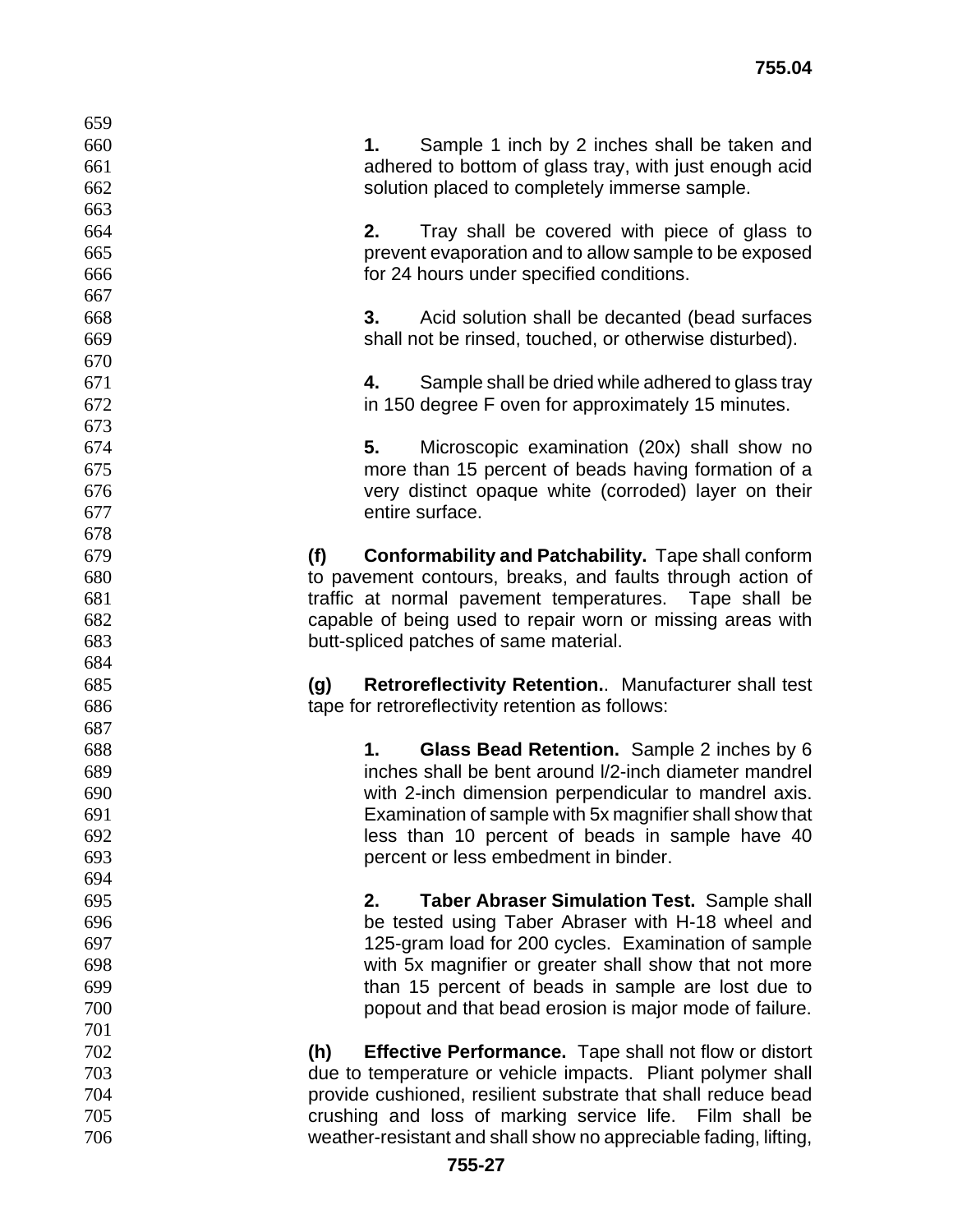or shrinkage throughout its usage. Tape shall show no significant tearing, rollback, or other signs of poor adhesion during its useful life, which shall be minimum one year from date of installation.

**Immediately after application, tape shall be able to** withstand vehicle impacts without being picked up or distorted.

Type I permanent preformed marking tape may be installed by inlaying tape into newly laid HMA pavements and compacting into place, without loss of performance characteristics, in accordance with manufacturer's recommendations.

**(i) Warranty.** The Contractor shall warrant that pavement marking material shall remain effective for its intended use and shall meet minimum retained coefficient of retroreflection value of 100 millicandelas per square foot per foot-candle (measured at 1.0-degree observation and 86.5-degree entrance angles), subject to requirements of this subsection and Subsection 108.17 - Guarantee of Work.

| TABLE 755.04-2 - PERMANENT PREFORMED TYPE I |
|---------------------------------------------|
| <b>MARKING WARRANTY</b>                     |

| <b>Application</b>           | <b>Warranty Period</b> |  |
|------------------------------|------------------------|--|
| <b>Longitudinal Markings</b> | 4 years                |  |
| <b>Words and Symbols</b>     | 2 years                |  |

The Contractor shall provide replacement materials to restore markings to their original effectiveness if during specified warranty period, any of the following failures occur:

**1.** Markings fail to retain minimum reflectance values.

**2.** Markings fail to adhere to roadway.

**3.** Markings fail due to complete wear-through.

**4.** Markings fail to conform to specified properties.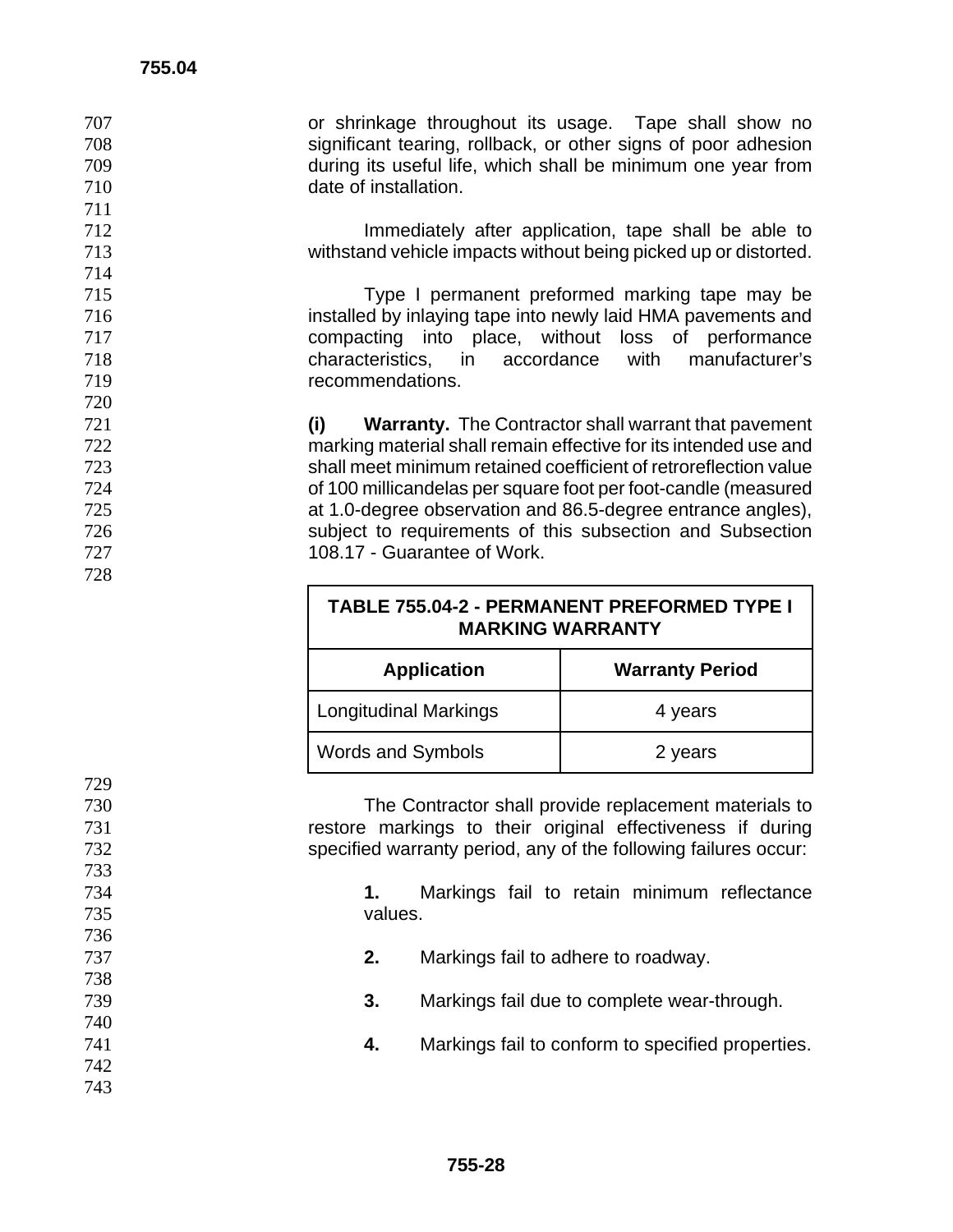# **(2) Type III.**

**(a) Composition.** Type III permanent preformed marking tape shall include mixture of high-quality polymeric materials, pigments, and glass beads distributed throughout its base cross-sectional area. Tape shall have retroreflective layer of glass beads and layer of skid-resistant ceramic particles bonded to top urethane wear surface. Urethane wear surface shall have nominal thickness of 0.005 inch. Film shall have precoated, shear-resistant, pressure-sensitive adhesive.

Preformed markings shall include white or yellow film with pigments selected to conform to standard highway colors. Film shall be manufactured without use of lead-chromate pigments or other lead-containing chemicals.

Surface preparation adhesive may be used to precondition pavement surface. Preformed marking film shall mold itself to pavement contours by action of traffic and shall be capable of overlay application on new, dense or open-graded HMA wear courses in accordance with manufacturer's instructions. Following application and tamping, markings shall be immediately ready for traffic.

**(b) Skid Resistance.** Surface of retroreflective film shall provide initial minimum skid resistance value of 55 BPN when tested in accordance with ASTM E 303.

**(c) Retained Skid Resistance.** Surface of retroreflective film shall retain average skid resistance value of 45 BPN when 773 tested in accordance with ASTM E 303, for a period as specified in Table 755.04-3 - Permanent Preformed Type III Marking Warranty. The 45 BPN minimum value shall be average of several readings taken in both wheel track and non-wheel track areas.

**(d) Patchability.** Tape shall be capable of being used to repair worn or missing areas of same marking type in accordance with manufacturer's instructions.

**(e) Tensile Strength and Elongation.** Tape shall have minimum tensile strength of 150 pounds per square inch of cross section. Tensile strength shall be measured in direction of roll length and tested in accordance with ASTM D 638, except that sample 6 inches by 1 inch shall be tested at temperature between 70 degrees F and 80 degrees F using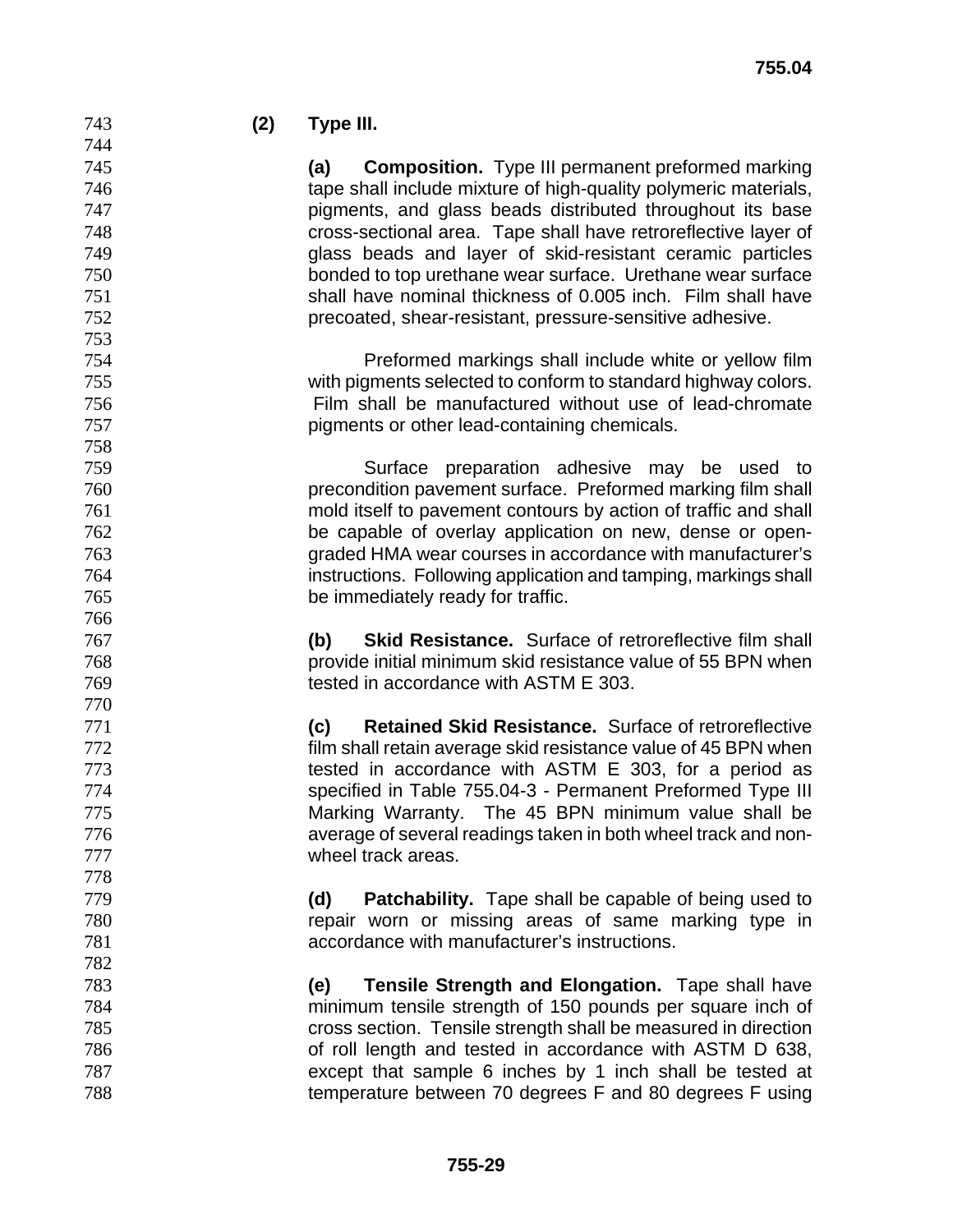796

802

805

808

814

789 jaw speed of 10 to 12 inches per minute. Sample shall have 790 maximum elongation of 50 percent at break when tested in 791 accordance with specified method.

793 **(f) Retroreflectivity Retention.** Tape shall comply with 794 requirements of Subsection 755.04(E)(1)(g) - Retroreflectivity 795 Retention.

**(g) Glass Beads.** Size, quality, and refractive index of glass beads shall be such that performance requirements for markings shall be met. Bead adhesion shall be such that beads are not easily removed when material surface is 801 scratched.

803 **(h) Thickness.** Film without adhesive shall have minimum 804 thickness of 0.060 inch.

806 **(i) Effective Performance.** Requirements of Subsection 807 755.04(E)(1)(h) - Effective Performance shall be met.

**(j) Warranty.** The Contractor shall warrant that pavement marking material shall remain effective for its intended use and 811 shall meet specified minimum value for skid resistance, subject to requirements of this subsection and Subsection 108.17 - Guarantee of Work.

| <b>TABLE 755.04-3 - PERMANENT PREFORMED TYPE III</b><br><b>MARKING WARRANTY</b>                                                                                        |                               |  |
|------------------------------------------------------------------------------------------------------------------------------------------------------------------------|-------------------------------|--|
| <b>Application</b>                                                                                                                                                     | <b>Warranty Period</b>        |  |
| Legends, Symbols,<br>and Channelizing<br><b>Markings:</b><br>New Asphalt Inlay<br><b>Asphalt Overlay</b><br><b>New Concrete Overlay</b>                                | 2 years<br>2 years<br>2 years |  |
| <b>Stop Bars, Crosswalks,</b><br>and Gore Markings<br>with ADT/Lane of<br>6,000 or Less:<br>New Asphalt Inlay<br><b>Asphalt Overlay</b><br><b>New Concrete Overlay</b> | 2 years<br>1 year<br>1 year   |  |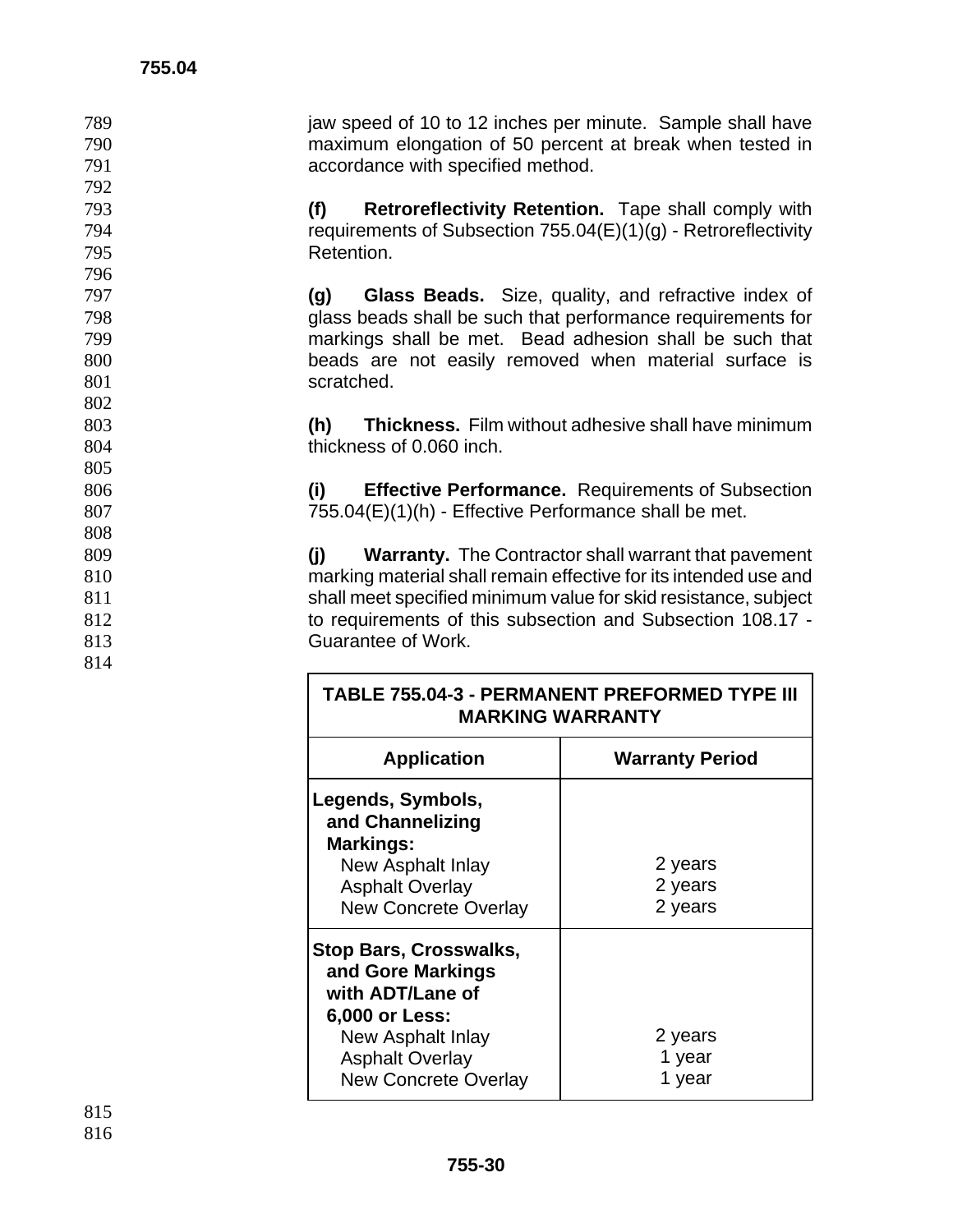| 816 | The Contractor shall provide replacement materials to      |                                                                 |  |
|-----|------------------------------------------------------------|-----------------------------------------------------------------|--|
| 817 | restore markings to their original effectiveness if during |                                                                 |  |
| 818 |                                                            | specified warranty period, any of the following failures occur: |  |
| 819 |                                                            |                                                                 |  |
| 820 | 1.                                                         | Markings fail to retain minimum skid resistance                 |  |
| 821 | value.                                                     |                                                                 |  |
| 822 |                                                            |                                                                 |  |
| 823 | 2.                                                         | Markings fail to adhere to roadway.                             |  |
| 824 |                                                            |                                                                 |  |
| 825 | 3.                                                         | Markings fail due to complete wear-through.                     |  |
| 826 |                                                            |                                                                 |  |
| 827 | 4.                                                         | Markings fail to conform to specified properties.               |  |
| 828 |                                                            |                                                                 |  |
| 829 |                                                            |                                                                 |  |
|     |                                                            |                                                                 |  |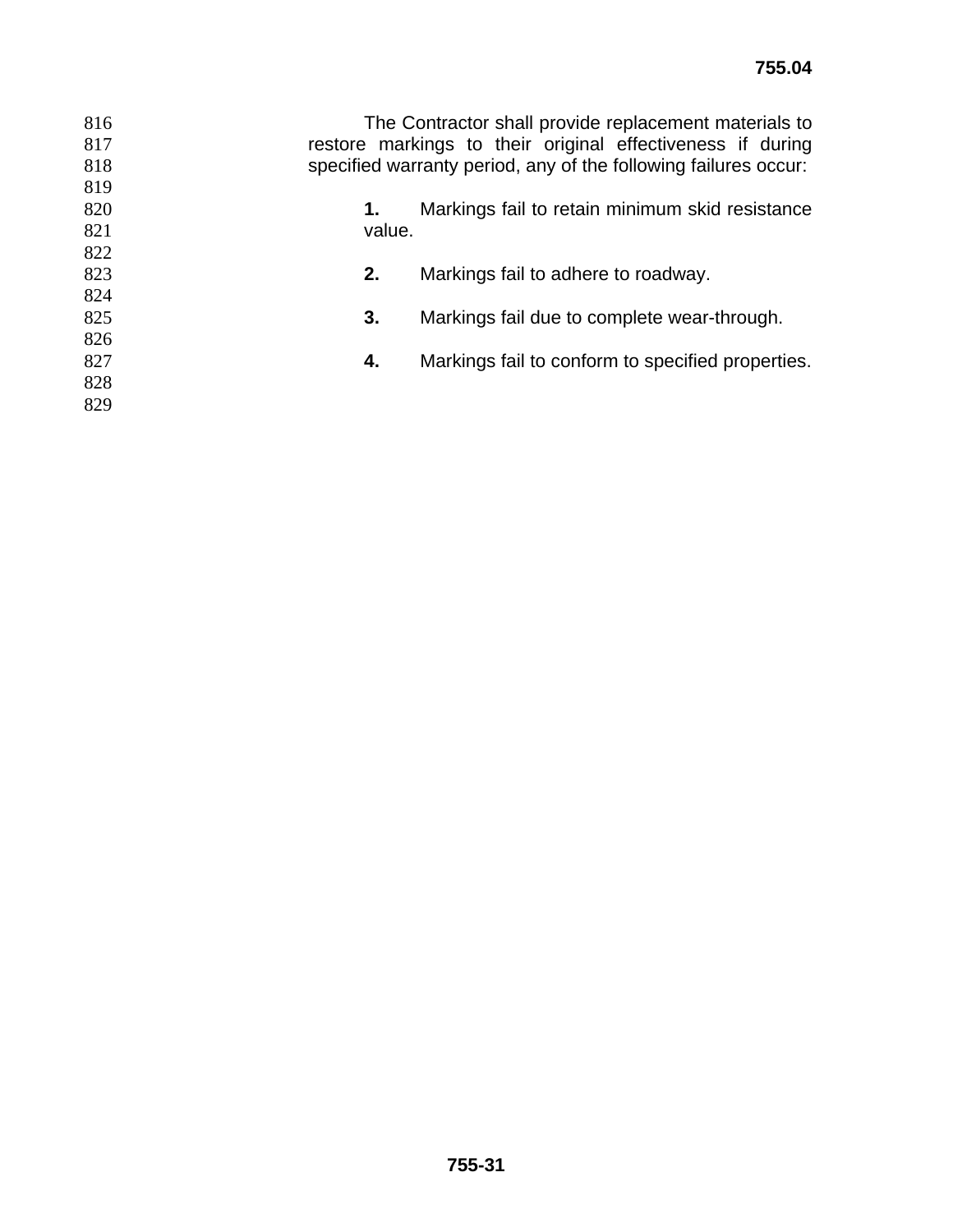831

834

839

840

842

845

848

850 851

# 830 **755.05 Retroreflective Thermoplastic Compound Pavement Markings.**

832 **(A) General.** Retroreflective thermoplastic compound pavement markings 833 shall conform to AASHTO M 247 and AASHTO M 249.

**(B) Composition.** Pigment, beads, and filler shall be uniformly dispersed in the resin. Material shall be free from skins, dirt, foreign objects, and ingredients that cause bleeding, staining, or discoloration, or combination thereof, and shall conform to Table 755.05-1 - Composition Requirements.

| <b>TABLE 755.05-1 - COMPOSITION REQUIREMENTS</b>                  |           |            |  |
|-------------------------------------------------------------------|-----------|------------|--|
| <b>Component</b>                                                  | White     | Yellow     |  |
| Binder (percent minimum)                                          | 18        | 18         |  |
| Titanium Dioxide (TiO <sub>2</sub> )<br>Pigment (percent minimum) | 10        | N/A        |  |
| Glass Beads (percent by<br>weight)                                | $30 - 40$ | $30 - 40$  |  |
| <b>Yellow Pigment</b>                                             | N/A       | See Note * |  |
| <b>Calcium Carbonate Filler</b><br>(percent maximum)              | 42        | 48         |  |

**\* Note:** Amount of yellow pigment, calcium carbonate, and inert fillers shall be at manufacturer's option, provided that all other requirements of these specifications are met. Yellow pigment used shall not contain materials listed under the Resource Recovery and Conservation Act (RRCA), including lead, cadmium, mercury, and hexavalent chromium. Total content of these materials in striping compound shall not exceed 100 parts per million.

### 841 **(C) Material Properties.**

843 **(1) Glass Beads.** Glass beads shall conform to the following 844 requirements:

846 **(a)** Have minimum refractive index of 1.50 when tested by 847 liquid immersion method at  $77 \pm 9$  degrees F.

849 **(b)** Have minimum 70 percent true spheres.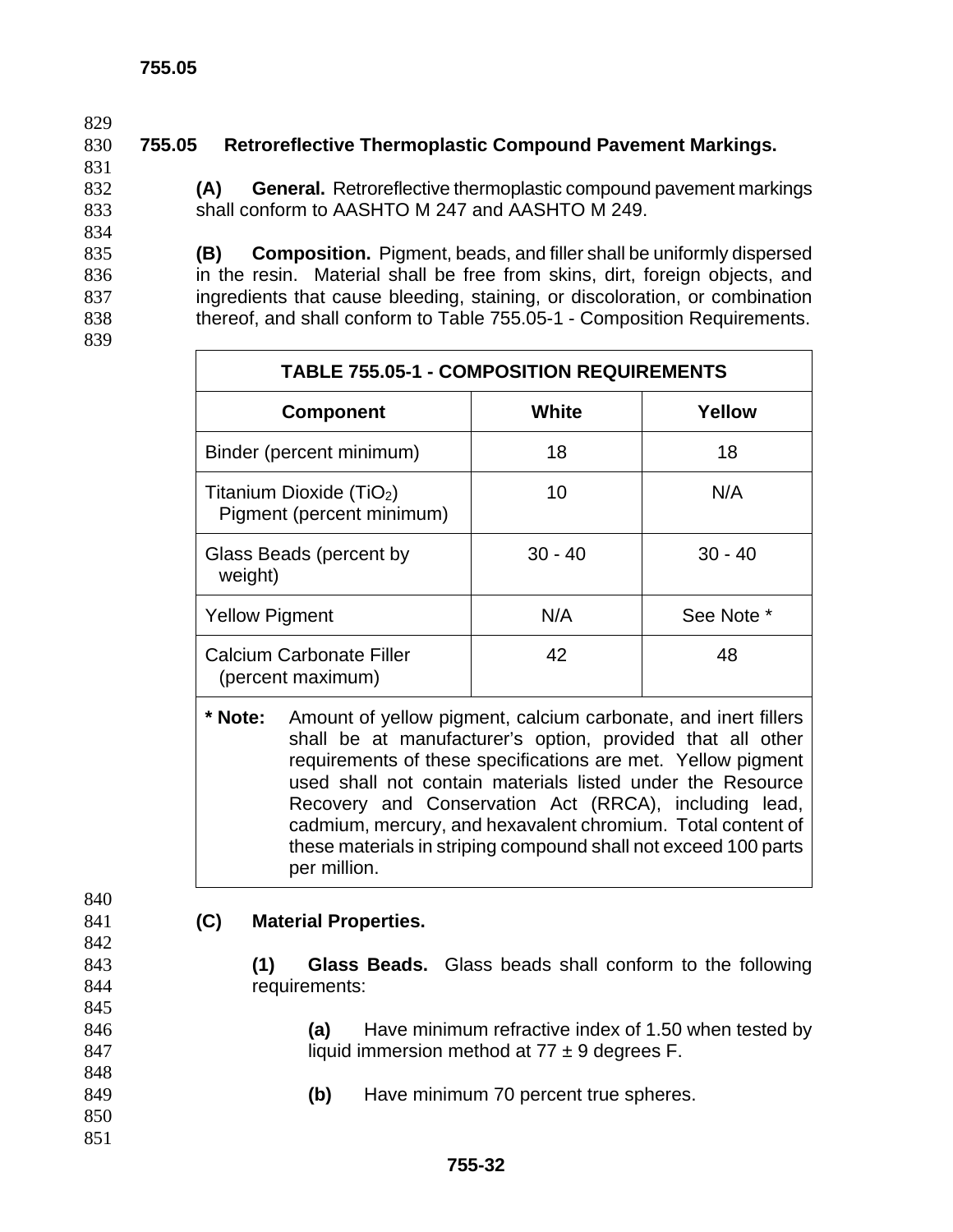**(c)** Be free from air inclusions.

**(d)** Have standardized Type I gradation as specified in Table 755.05-2 - Glass Bead Gradation.

| <b>TABLE 755.05-2 - GLASS BEAD GRADATION</b> |                        |  |
|----------------------------------------------|------------------------|--|
| <b>U.S. Sieve Number</b>                     | <b>Percent Passing</b> |  |
| 20                                           | 100                    |  |
| 30                                           | 75 - 95                |  |
| 50                                           | $15 - 35$              |  |
| 100                                          | $0 - 5$                |  |

**(e)** At least 70 percent of spheres shall conform to the following requirements: **1.** Surfaces of spheres shall be smooth, lustrous, and free from film scratches and pits. **2.** Spheres shall be clear, transparent, and not 864 ovate in shape or fused. **3.** Spheres shall show high autocollimating efficiency, with less than 1 percent of spheres black, **amber**, or milky. **(2) Themoplastic Material.** Thermoplastic material shall conform 871 to the following requirements: **(a)** Material shall be a maleic-modified glycerol ester resin (Alkyd-based) compound designed for traffic markings. **(b)** Material shall not be slippery, once installed. **(c)** Material shall not deteriorate by contact with sodium chloride, calcium chloride, oil content of pavement materials, or 880 oil droppings from traffic, before warranty period has expired. **(d)** Material shall not be volatile, shall not give off fumes in application state, and shall not be toxic, noxious, or injurious to **persons or property.**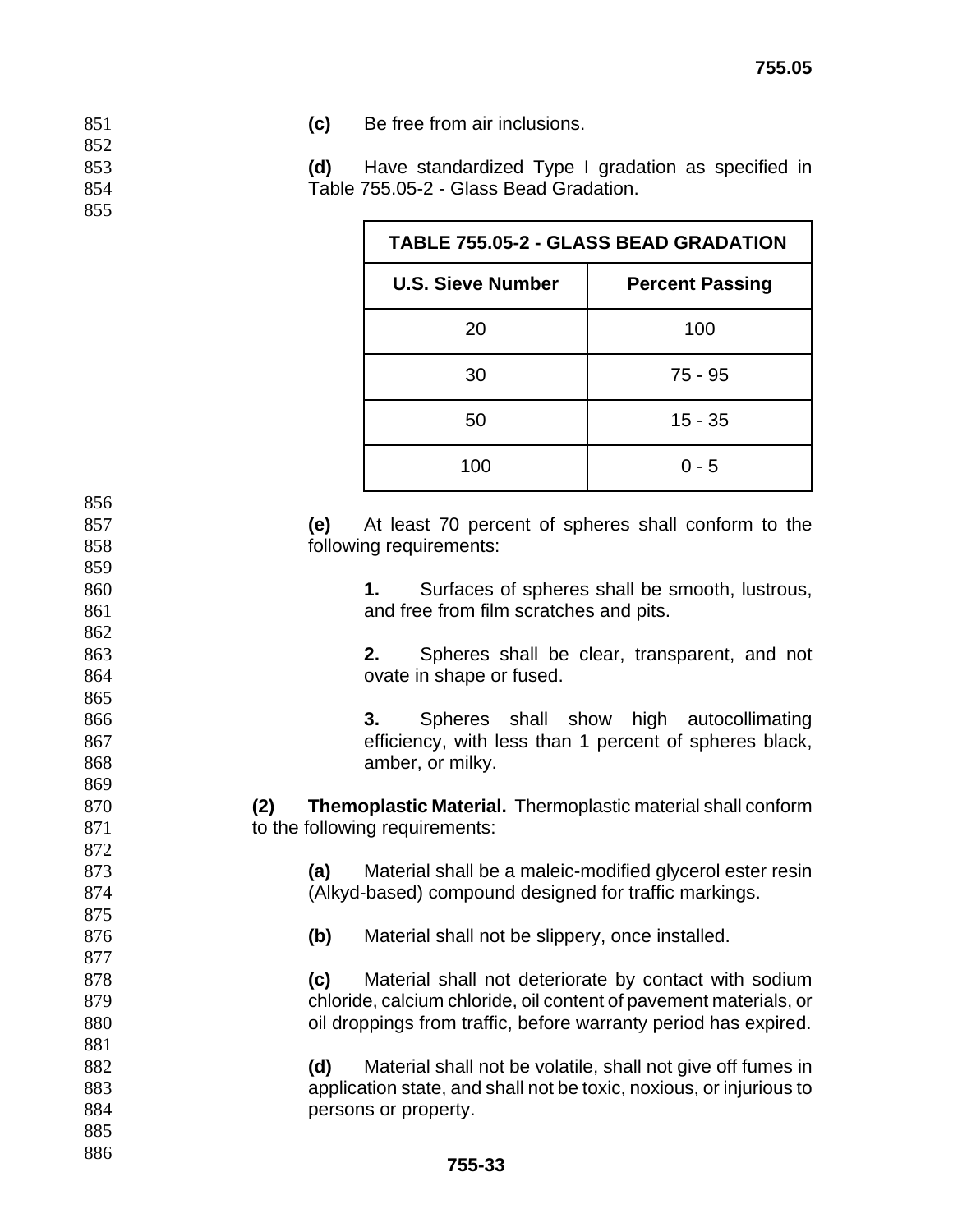| 886        | Material shall not break down or deteriorate if held at<br>(e)                                                                      |
|------------|-------------------------------------------------------------------------------------------------------------------------------------|
| 887        | application temperature for 4 hours, or if reheated to                                                                              |
| 888        | application temperature three times.                                                                                                |
| 889        |                                                                                                                                     |
| 890        | (f)<br>Material shall not discolor as result of up to three                                                                         |
| 891        | reheatings, or vary in color from batch to batch.                                                                                   |
| 892        |                                                                                                                                     |
| 893        | Material shall not change color and brightness<br>(g)                                                                               |
| 894        | characteristics after prolonged exposure to sunlight.                                                                               |
| 895        |                                                                                                                                     |
| 896        | <b>Application Properties.</b> Thermoplastic compound shall conform to<br>(D)                                                       |
| 897        | the following requirements:                                                                                                         |
| 898        |                                                                                                                                     |
| 899        | (1)<br>Compound shall be machine-applied to pavement surface in                                                                     |
| 900        | molten state at temperature range of $412.5 \pm 12.5$ degrees F.                                                                    |
| 901        | Material shall not scorch or discolor if kept at molten state                                                                       |
| 902        | temperatures for up to 4 hours.                                                                                                     |
| 903        |                                                                                                                                     |
| 904        | After cooling to ambient temperature and without<br>(2)                                                                             |
| 905        | polymerization or other chemical change, compound shall form traffic                                                                |
| 906        | marking stripe of quality and appearance as specified herein.                                                                       |
| 907        |                                                                                                                                     |
| 908        | Material shall show no appreciable deformation or discoloration<br>(3)                                                              |
| 909        | under local traffic conditions and in ambient or pavement                                                                           |
| 910        | temperatures ranging from 0 degrees F to 120 degrees F.                                                                             |
| 911        |                                                                                                                                     |
| 912        | Drying time is defined as minimum elapsed time from marking<br>(4)                                                                  |
| 913        | application to time after which normal local traffic leaves no                                                                      |
| 914        | impression or imprint on applied marking, and after which stripe                                                                    |
| 915        | attains and retains required characteristics, including thickness.                                                                  |
| 916        |                                                                                                                                     |
| 917        | When applied at temperature range of $412.5 \pm 12.5$ degrees F                                                                     |
| 918        | and thickness of 1/8 inch to 3/16 inch, material drying time shall not                                                              |
| 919        | exceed two minutes when the air temperature is $50 \pm 3$ degrees F.                                                                |
| 920        | When air temperature is $90 \pm 3$ degrees F, drying time shall not                                                                 |
| 921        | exceed 10 minutes.                                                                                                                  |
| 922        |                                                                                                                                     |
| 923        | Material shall allow stripe to maintain original dimensions and<br>(5)                                                              |
| 924        | placement. Exposed surface shall be free from tack. Applied marking                                                                 |
| 925        | shall not chip or debond under normal movement of pavement<br>surface.                                                              |
| 926<br>927 |                                                                                                                                     |
| 928        |                                                                                                                                     |
| 929        | Pigment shall be dispersed evenly throughout material.<br>(6)<br>Material shall be of uniform density and character, throughout its |
| 930        | thickness.                                                                                                                          |
| 931        |                                                                                                                                     |
| 932        | Material shall not smear or spread at pavement temperatures<br>(7)                                                                  |
| 933        | of 140 degrees F or less.                                                                                                           |
| 934        | 755-34                                                                                                                              |
|            |                                                                                                                                     |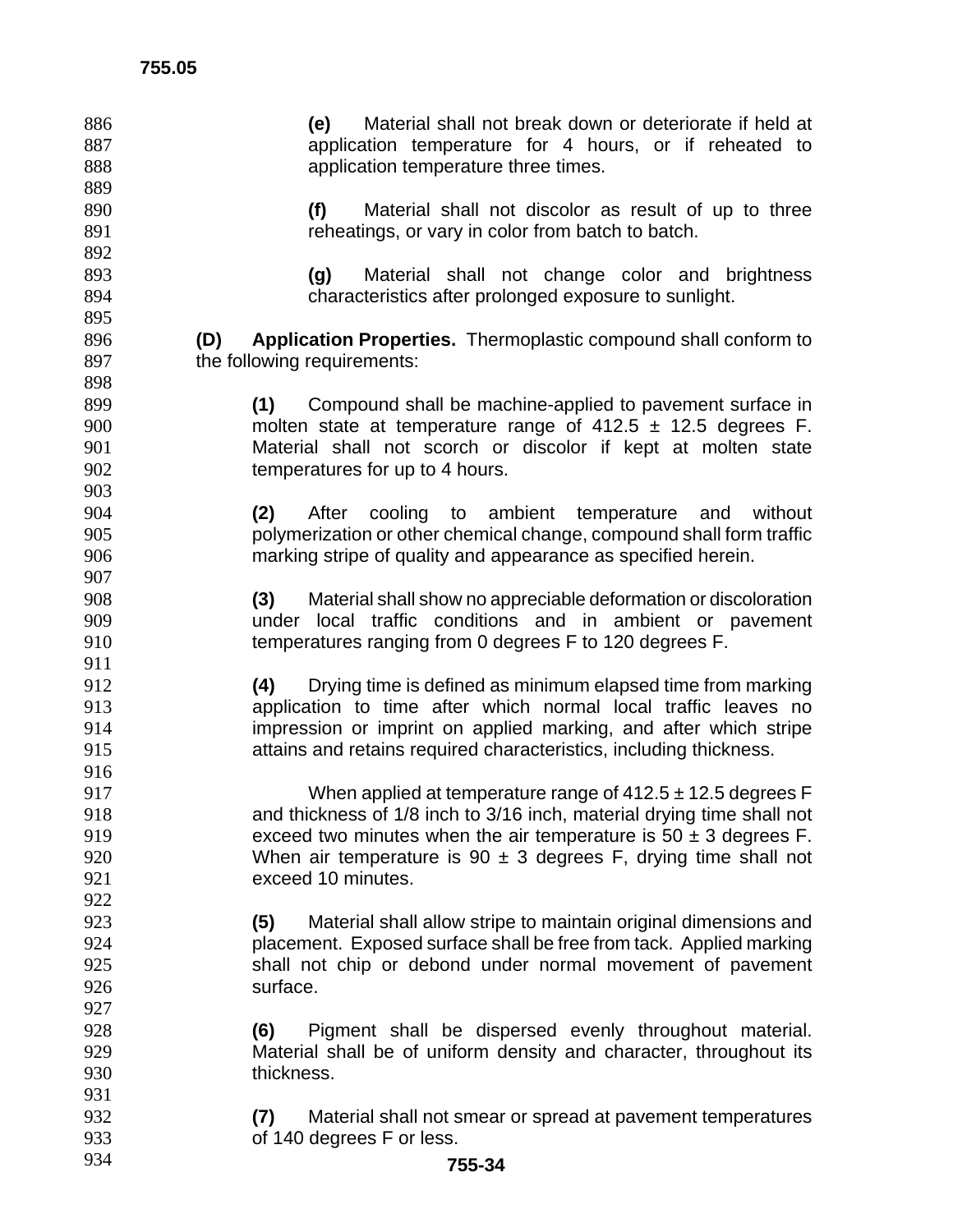**(E) Specifications and Tests. (1) Color.** Material color after heating for 240 ± 5 minutes at 425 ± 937 3 degrees F and cooled to  $77 \pm 3$  degrees F shall meet the following requirements: **(a) White.** Daylight reflectance at 45 degrees to 0 degrees shall be minimum of 75 percent. Chemical analysis of white **titanium pigment shall be performed in accordance with** ASTM D 1394. Material shall have maximum yellowness index of 15. **(b) Yellow.** Daylight reflectance at 45 degrees to 0 degrees shall be minimum of 45 percent. Yellow color shall match Federal Standard Number 595B, Color 13538. **(2) Water Absorption.** Material shall have less than 0.5 percent by weight of retained water when tested in accordance with ASTM D 570, Procedure (a). **(3) Softening Point.** After heating for 240 ± 5 minutes at 425 ± 3 956 degrees F, material shall have softening point of  $215 \pm 15$  degrees F when tested in accordance with ASTM D 36. **(4) Specific Gravity.** Material shall have specific gravity of 1.9 to 2.5 when determined in accordance with ASTM D 153, Method A. Kerosene shall be used as immersion liquid. Test sample shall be ground to pass No. 30 sieve. **(5) Impact Resistance.** Material shall have impact resistance of not less than 10 inch-pounds at 77 degrees F when tested as follows: **(a)** Heat material for 240 ± 5 minutes at 425 ± 3 degrees F. **(b)** Cast material into bars of 1 square inch cross-sectional area, 3 inches long. **(c)** Place material with 1 inch extending above vise in cantilever beam (Izod Type) tester, using 25 inch-pound scale in accordance with ASTM D 256. **(6) Bond Strength.** Material shall have bond strength of not less than 150 pounds per square inch. Two concrete blocks, 2 inches by 3 inches by 7 inches, shall be cemented together on 3-inch by 7-inch faces with 1/16- to 1/8-inch layer of thermoplastic traffic line material and tested in accordance with ASTM D 4796.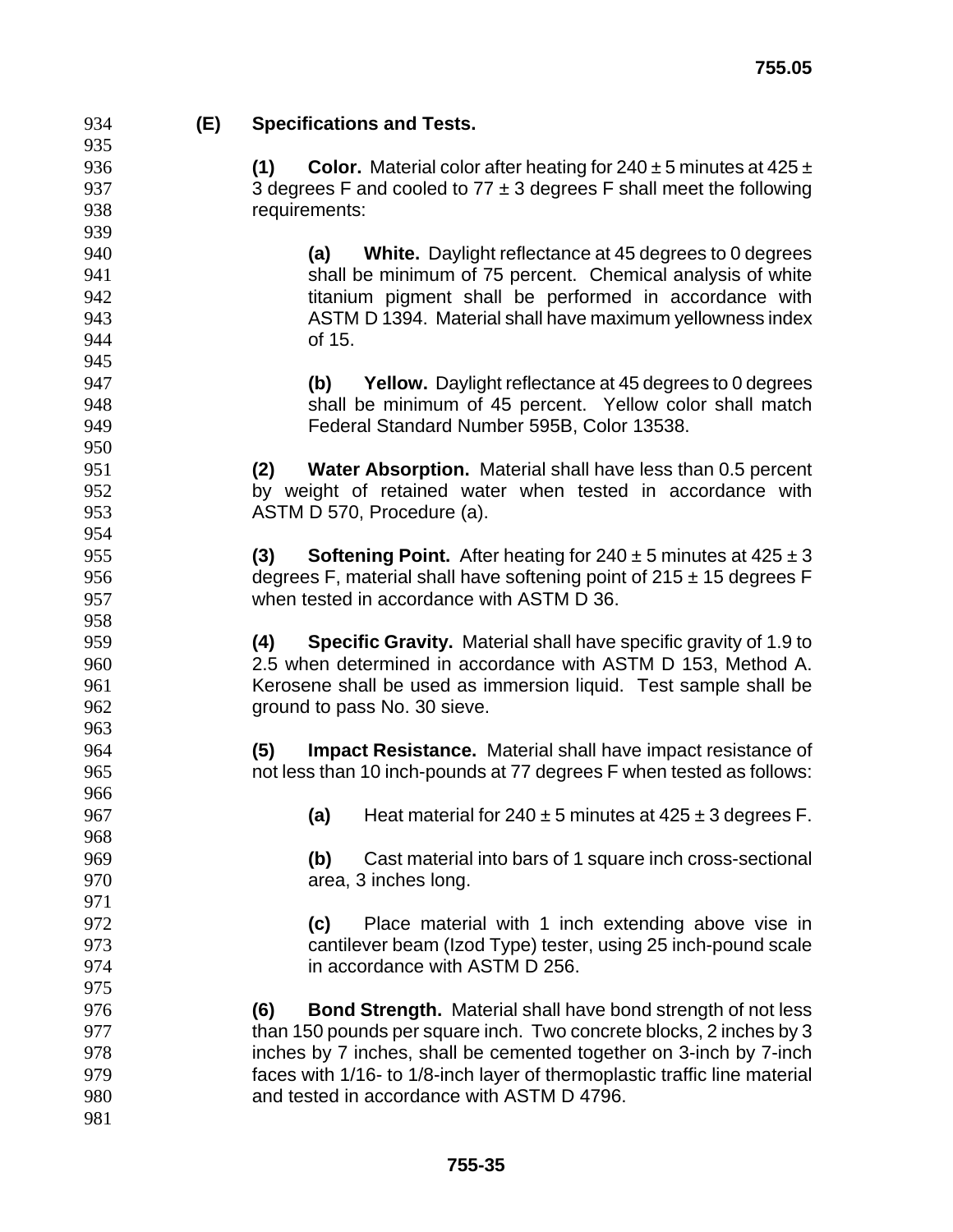**(7) Indentation Resistance.** After heating material for 240 ± 5 982 minutes at 425  $\pm$  3 degrees F, testing in accordance with ASTM D 2240, and taking Shore Durometer readings after 15 seconds, material shall exhibit minimum hardness values, at designated testing temperature, as specified in Table 755.05-3 - **Indentation Resistance.** 

| <b>TABLE 755.05-3 - INDENTATION RESISTANCE</b> |                |  |
|------------------------------------------------|----------------|--|
| <b>Temperature</b>                             | <b>Reading</b> |  |
| 115 degrees F                                  | 65             |  |
| 77 degrees F                                   | 95             |  |
| 40 degrees F                                   | 95             |  |

**(F) Packaging.** Each unit container shall be marked clearly to show color of material, process batch number or similar manufacturer's identification, manufacturer's name, plant address, and manufacture date. Each batch manufactured shall have its own, unique number. Label shall warn user that 993 material shall be heated to  $412.5 \pm 12.5$  degrees F during application. 

Material shall be delivered to designated area in unit containers, such as sacks or bags, as processed by manufacturer; and shall weigh more than 24 pounds but less than 52 pounds, or as ordered by the Engineer.

- **(G) Warranty.** Thermoplastic compound pavement marking material furnished and installed shall be guaranteed against failure resulting from defective materials or methods of application, or both.
- Acceptable performance shall be as indicated in Figure 1.

Should Average Annual Daily Traffic (AADT) be above 10,500 vehicles per lane, thermoplastic pavement markings shall be covered by one-year guarantee against failure.

Thermoplastic pavement markings that are installed on roadways with AADT below 10,500 vehicles per lane and fall within unacceptable range in Figure 1 shall be subject to the following warranty requirements:

| <b>TABLE 755.05-4 - WARRANTY REQUIREMENTS</b> |                          |  |
|-----------------------------------------------|--------------------------|--|
| <b>Duration After</b>                         | <b>Minimum Retention</b> |  |